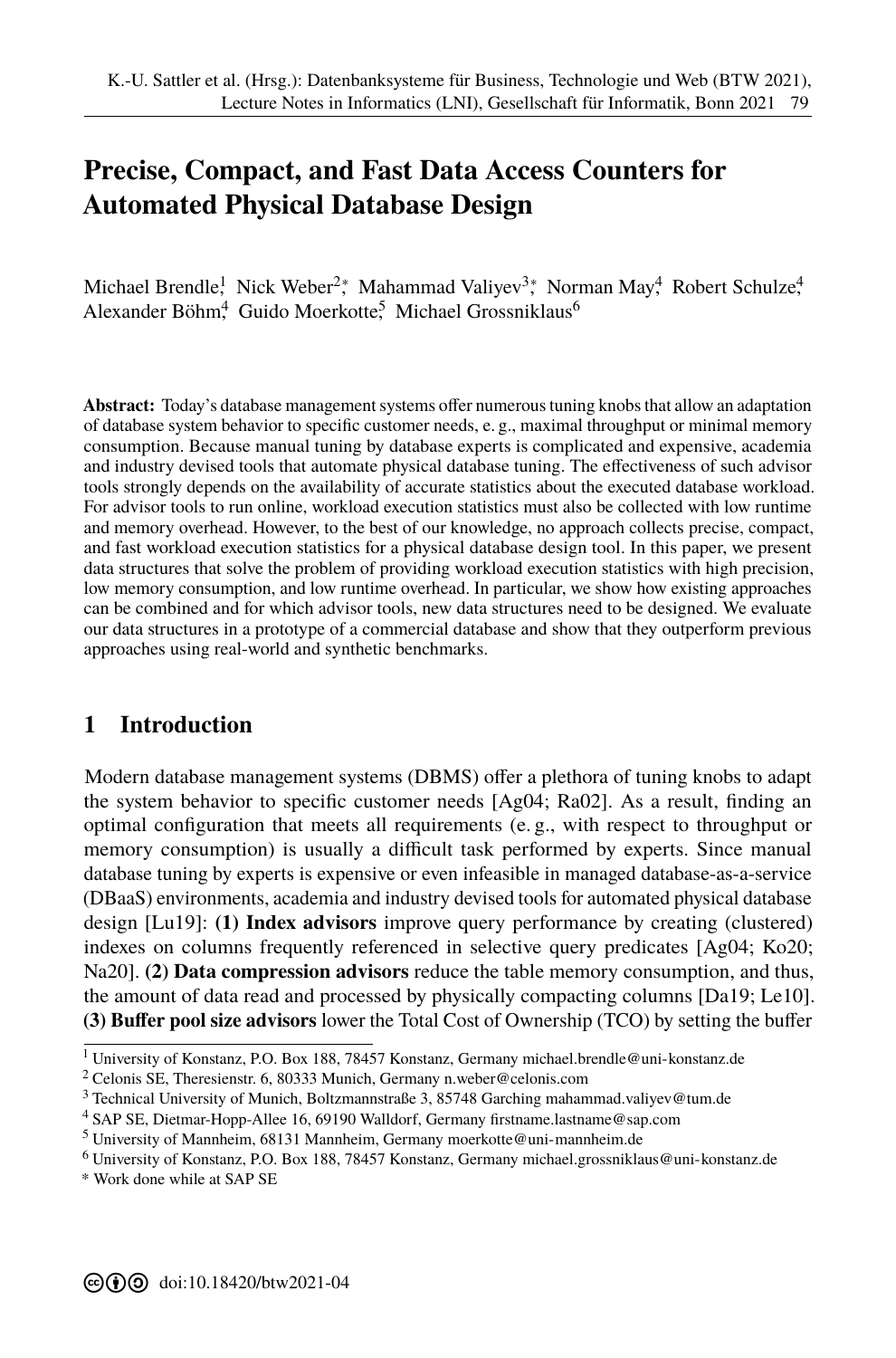pool size to the working set size such that memory costs are minimized without impairing performance [Da16; St06]. Finally, **(4) table partitioning advisors** enable partition pruning, an effective method of reducing the amount of data to be read [ABI19; Ag04; Cu10; Ra02; Se16]. Furthermore, separating frequently accessed (hot) and rarely accessed (cold) data into disjoint partitions can increase the buffer pool hit ratio.

All aforementioned physical database design tools require an objective function, e. g., the workload performance or memory footprint, while respecting given constraints, e. g., a memory budget or maximum workload execution time. To do this, advisor tools consider a set of potential new physical layout alternatives (e. g., by enumeration). For each alternative, the advisor calculates a change in the objective function based on the data, the workload, and the current physical layout. Accurate statistics about the executed workload are of particular importance for the effectiveness of many advisors. For example, index advisors rely on precise knowledge of query predicate selectivities, data compression advisors depend on understanding how much data is sequentially read (e. g., scans) or randomly accessed (e. g., index join), buffer pool size advisors are based on page access statistics, whereas table partitioning advisors build upon row- or value-level access statistics.

Obviously, there is a trade-off between the accuracy of workload execution statistics and their runtime and memory overhead. Ideally, workload execution statistics are collected with low overhead, such that advisor tools can be executed online to adapt to dynamically changing workloads. However, in practice, workload execution statistics are either gathered offline, e. g., by executing a representative sample of the workload on a separate node  $[Ag04;$ Cu10; Ra02], or collected with low precision, e. g., by tracking access frequencies at page granularity instead of per row and attribute, combined with sampling [FKN12; Hu19; No20]. As a result, to the best of our knowledge, no approach collects precise, compact, and fast workload execution statistics for an advisor tool.

In this work, we formalize, analyze, and solve the problem of providing workload execution statistics with high precision, low memory consumption, and low runtime overhead as input to automated physical database design tools. Our contributions are as follows:

- we demonstrate and discuss four practical use cases of automated physical database design advice that require workload execution statistics as input (Section [2\)](#page-2-0);
- we define the workload execution statistics that need to be collected, and we subsequently formalize the problem (Section [3\)](#page-4-0);
- we discuss and classify related work with respect to their precision, space efficiency, and runtime overhead (Section [4\)](#page-6-0);
- we present data structures for collecting precise, compact, and fast workload execution statistics (Section [5\)](#page-7-0); and
- we implement our data structures prototypically in SAP HANA and show for each use case that workload execution statistics are provided with high precision and low memory and runtime overhead using real-world and synthetic benchmarks (Section [6\)](#page-14-0).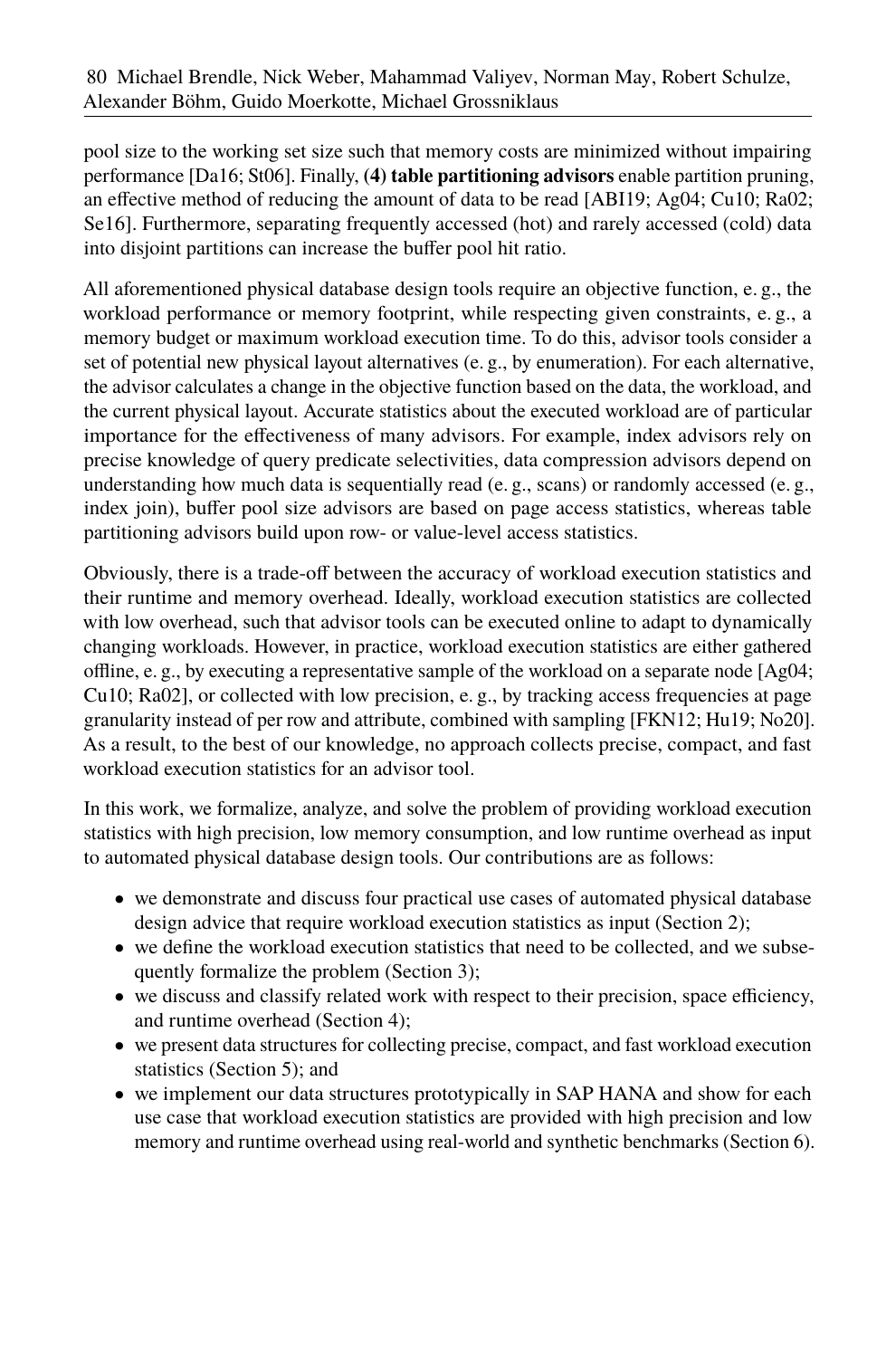# <span id="page-2-0"></span>**2 Use Cases of Physical Database Design Advice**

This section introduces four use cases of automated physical database design advice in column stores that require workload execution statistics  $FStat$  about a workload  $W$ . For now, it suffices to think of W as a set of SOL statements and  $FStat$  as statistics about W collected during the execution of  $W$ .

We argue that automated physical database design tools can be categorized according to their objective function, aiming either for maximum performance or minimum memory footprint. Besides that, advisor tools need to fulfill given constraints, e. g., a memory budget or a maximum workload execution time. In Section [2.1,](#page-2-1) we introduce an index advisor and a data compression advisor that focus on in-memory performance, i. e., speeding up query response times of given workloads. Section [2.2](#page-3-0) presents a buffer pool size advisor and a table partitioning advisor that optimize for memory footprint.

In the following, R denotes a set of n relations, and  $\mathcal{A}(R_i)$  is the set of  $m_i$  attributes of relation  $R_i \in \mathcal{R}$ . Further,  $D(A_{i,j}) = \{v_{i,j,1}, ..., v_{i,j,k}, ..., v_{i,j,d_i,j}\}$  refers to the active domain of attribute  $A_{i,j} \in \mathcal{A}(R_i)$  with  $v_{i,j,1} < ... < v_{i,j,k} < ... < v_{i,j,d_{i,j}}$ , where  $d_{i,j}$  is the number of distinct values in  $A_{i,j}$ . Finally,  $R_i$ [rid<sub>i</sub>]. $A_{i,j} \in D(A_{i,j})$  is the value of the row with row id rid<sub>i</sub>  $\in [1, |R_i|]$  of attribute  $A_{i,j} \in \mathcal{A}(R_i)$ , where  $|R_i|$  is the cardinality of  $R_i \in \mathcal{R}$ .

### <span id="page-2-1"></span>**2.1 Automated Physical Database Design for Maximizing Performance**

Creating a (clustered) index on a column improves the performance if the workload includes selective filter predicates. Traversing the index is then faster than performing a full column scan. Besides that, we assume that a memory budget is given to create indexes only on those attributes where they yield the largest benefit [Ag04; Ko20; Ra02].

**Use Case 1 (Index Advisor)** *Let*  $\mathbb{A}_{i,s} \in \mathcal{P}(\mathcal{A}(R_i))$  *be a set of attributes from the power set of all attributes that is uniquely identified by*  $s \in [1, |\mathcal{P}(\mathcal{A}(R_i))|]$ ,  $I_{i,s}$  *a single-/multi-column index defined over*  $A_{i,s}$ *, and* I *the set of all possible indexes over all relations. An index advisor proposes an index configuration*  $IC \subseteq \mathbb{I}$  such that the estimated execution time  $\widehat{\mathcal{E}}$  of *a workload* 𝑊 *based on workload execution statistics* 𝐹𝑆𝑡𝑎𝑡 *is minimized while the estimated additional memory consumption*  $\overline{M}$  *of the indexes adheres to a given memory budget*  $MB$ :

$$
\underset{IC \subseteq \mathbb{I}}{\text{arg min}} \ \widehat{\mathcal{E}}(IC, W, FStat) \qquad \text{subject to } \widehat{\mathcal{M}}(IC) \leq MB.
$$

Applying compression to a column may reduce its size, and thus, the amount of data processed by sequential scans. In contrast, compression may deteriorate the time to dereference individual row ids (e. g., during projections) since the decompression of individual rows or blocks may incur multiple random memory accesses, depending on the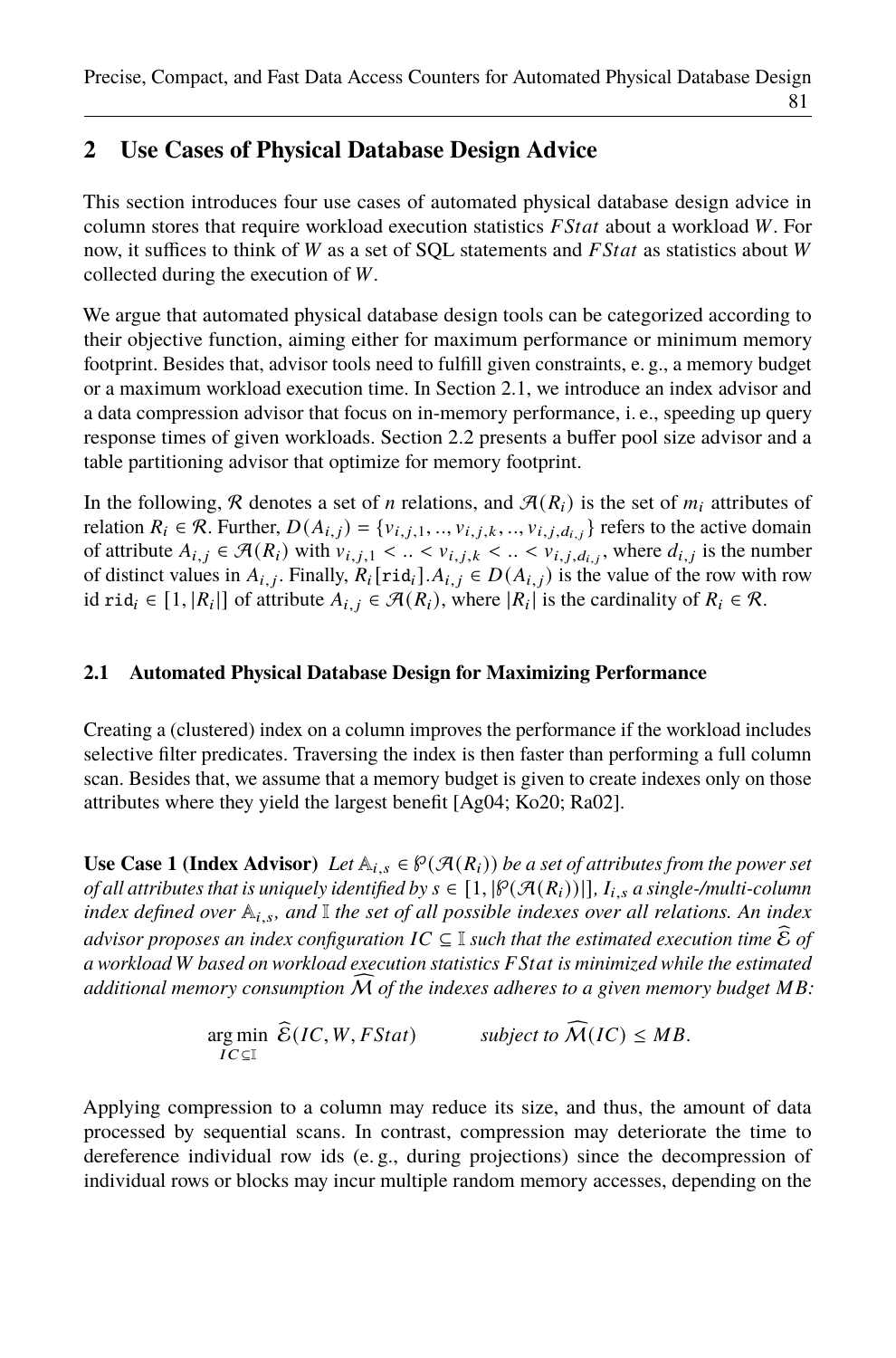compression technique. In practice, robust performance is often preferred, and a column would only be compressed if the speed of critical SQL statements does not decline compared to an uncompressed column [Da19; Le10]).

<span id="page-3-1"></span>Use Case 2 (Data Compression Advisor) Let  $\mathbb{C}_{i,j}$  be a set of compressed and uncom*pressed storage layouts for an attribute*  $A_{i,j} \in R_i$ ,  $C_{i,j}^u \in C_{i,j}$  *be the uncompressed storage layout, and*  $W_{crit} \subseteq W$  *be the subset of (business) critical SOL statements in the workload, defined by the user. A data compression advisor proposes for each attribute*  $A_{i,i} \in \mathcal{R}(R_i)$  of each relation  $R_i \in \mathcal{R}$  a physical storage layout  $C_{i,i} \in \mathcal{C}_{i,i}$  such *that the estimated execution time*  $\hat{\epsilon}$  *of a workload W based on workload execution statistics FStat is minimized, while for each critical SOL statement*  $q \in W_{\text{crit}}$ *, the esti* $m$ ated execution time  $\widehat{\mathcal{E}}$  does not exceed the estimated execution time  $\widehat{\mathcal{E}}$  without compression:

$$
\arg\min_{\forall R_i \in \mathcal{R} \forall A_{i,j} \in \mathcal{R}(R_i): C_{i,j} \in \mathbb{C}_{i,j}} \widehat{\mathcal{E}}(\{C_{i,j} \mid 1 \le i \le n, 1 \le j \le m_i\}, W, FStat)
$$
\n
$$
\text{subject to } \forall q \in W_{crit}: \widehat{\mathcal{E}}(\{C_{i,j} \mid 1 \le i \le n, 1 \le j \le m_i\}, q, FStat)
$$
\n
$$
\le \widehat{\mathcal{E}}(\{C_{i,j}^u \mid 1 \le i \le n, 1 \le j \le m_i\}, q, FStat).
$$

#### <span id="page-3-0"></span>**2.2 Automated Physical Database Design for Memory Footprint Reduction**

A buffer pool size advisor aims for a minimal buffer pool size such that a performance constraint, e. g., a maximum workload execution time, is still fulfilled. To do this, a buffer pool size advisor needs to identify the workload's working set and configure the buffer pool size so that all hot pages can still be held in DRAM.

**Use Case 3 (Buffer Pool Size Advisor)** *A buffer pool size advisor proposes a minimal buffer pool size*  $B \in \mathbb{N}$  *such that the estimated execution time*  $\widehat{\mathcal{E}}$  *of a workload* W *based on workload execution statistics FStat does not violate a given threshold SLA*:

> $arg min$  *B*  $B \in \mathbb{N}$ subject to  $\widehat{\mathcal{E}}(B, W, FStat) \leq SLA$ .

A buffer pool is a simple and practical approach to retain data's hot working set in DRAM. Its most significant drawback is that mixing hot and cold data within the same page pollutes the buffer cache and works against its effectiveness. Table range partitioning separates hot and cold data into disjoint range partitions, and hence, improves the buffer pool hit ratio.

**Use Case 4 (Table Partitioning Advisor)** *Let*  $\mathbb{S}_i$  *be a set of range partitioning specifications for a relation*  $R_i \in \mathcal{R}$ . A table partitioning advisor proposes a buffer pool size  $B \in \mathbb{N}$ , *and for each relation*  $R_i \in \mathcal{R}$  *a range-partitioning*  $S_i \in \mathcal{S}_i$  *such that the buffer pool size B is minimized, while the estimated execution time*  $\mathcal E$  *of workload* W with workload execution statistics FStat does not violate a maximum workload execution time SLA.

arg min  $B \in \mathbb{N}, R_i \in \mathcal{R}$ :  $S_i \in \mathbb{S}_i$ B subject to  $\mathcal{E}(\{S_i \mid 1 \leq i \leq n\}, B, W, FStat) \leq SLA$ .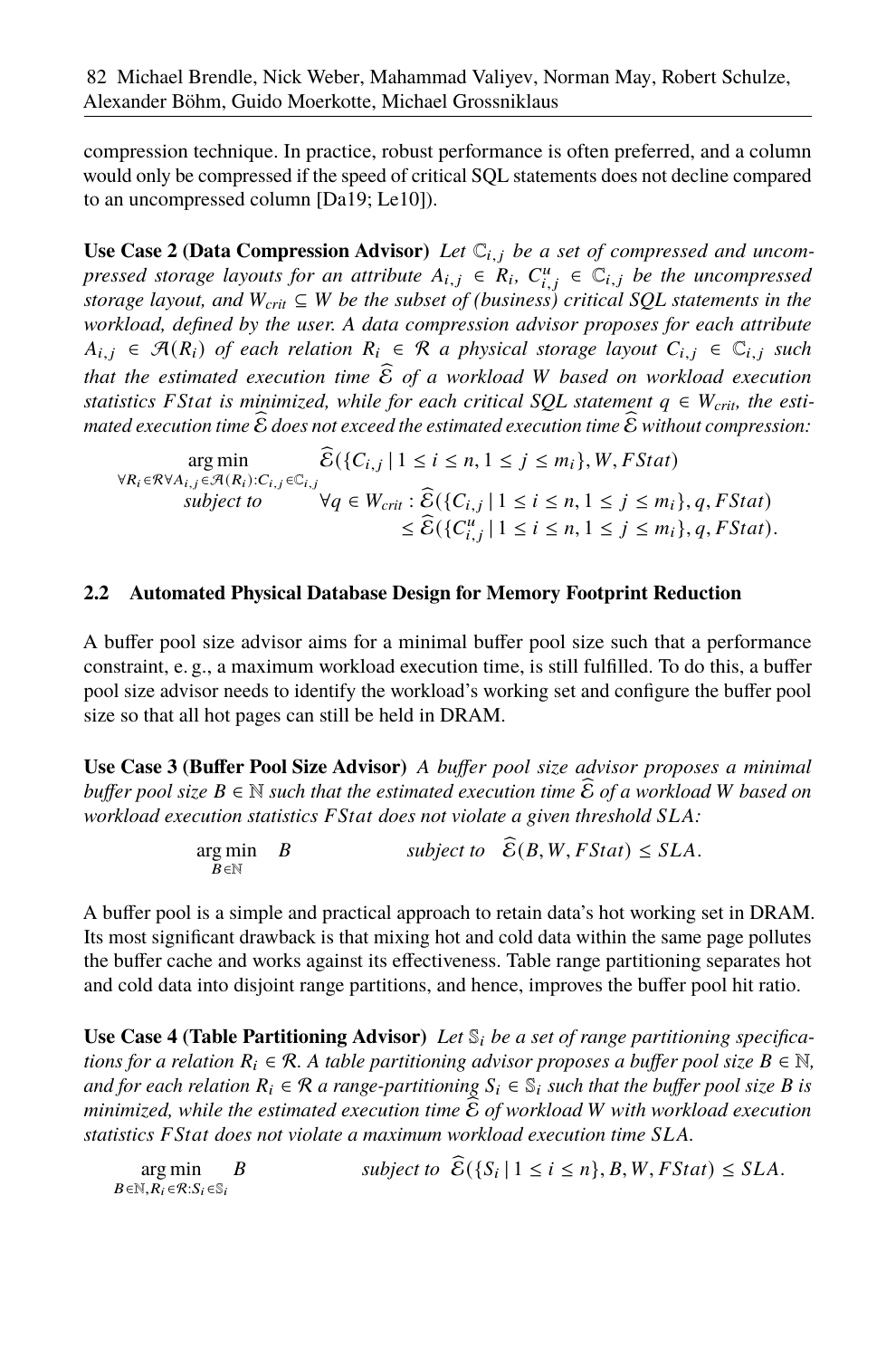### <span id="page-4-0"></span>**3 Problem Statement**

We now formalize the problem of providing workload execution statistics  $FStat$  with high precision, low memory consumption, and low runtime overhead as input to automated physical database design tools. We start this section by defining  $FStat$  for a workload  $W$ and show exemplary *F Stat* after executing JCC-H Query 3 [BAK18].

**Definition 1 (Workload Execution Statistics)** *We define a workload W as a multiset of SQL statements<sup>[7](#page-4-1)</sup> and*  $T(q)$  *as the physical execution plan of a SQL statement*  $q \in W$ *. For a workload* W, we define workload execution statistics FStat:

- <span id="page-4-3"></span>*F1* (Index Advisor): For each executed SOL statement  $q \in W$ , *FStat stores for each selection*  $\sigma_p(R_i)$  *on a base relation*  $R_i \in \mathcal{R}$  *in the physical execution plan*  $T(q)$  *that consists of an index-SARGable predicate p, a tuple*  $(|\sigma_p(R_i)|, \mathcal{F}(p))$ *, where*  $|\sigma_p(R_i)|$ *is the output cardinality of*  $\sigma_p(R_i)$  *and*  $\mathcal{F}(p)$  *are the free attributes contained in*  $p$ *.*
- <span id="page-4-5"></span>*F2* (Data Compression Advisor): For each executed SQL statement  $q \in W$ , F Stat stores *for each attribute*  $A_{i,j} \in R_i$  *a pair*  $(s_{i,j}, r_{i,j})$ *, where*  $s_{i,j}$  *is the number of rows in*  $A_{i,j}$ *that were sequentially accessed by*  $q$  (e.g., by a selection  $\sigma_p(R_i) \in T(q)$ , where p *contains*  $A_{i,j}$ , and  $r_{i,j}$  *is the number of rows that were randomly accessed in*  $A_{i,j}$  *by*  $q$ *(e. g., by a projection*  $\Pi_{A_i}$ ,  $\in T(q)$ *).*
- <span id="page-4-6"></span>*F3* (Buffer Pool Size Advisor): For each executed SQL statement  $q \in W$ , FStat stores the *access frequency*  $f_{P_{i,j,u}}$  to each page  $P_{i,j,u} \in \mathbb{P}_{i,j}, u \in [1, |\mathbb{P}_{i,j}|]$  *(i.e.,*  $P_{i,j,u}$  stores for *a set of rows the values*  $R_i$ [ $rid_i$ ]. $A_{i,j}$ , where  $\mathbb{P}_{i,j}$  is the set of all pages of  $A_{i,j} \in R_i$ .
- <span id="page-4-7"></span>*F4* (Table Partitioning Advisor): For each executed SQL statement  $q \in W$ , *FStat stores the access frequency*  $f_{v_{i,i,k}}$  *for each value*  $v_{i,j,k} \in D(A_{i,j})$ *, where*  $f_{v_{i,i,k}}$  *is the sum of* 
	- *the number of sequential reads of*  $A_{i,j}$  *by q such that*  $\exists R_i$ [rid<sub>*i*</sub>]. $A_{i,j} = v_{i,j,k}$ , rid<sub>*i*</sub> ∈  $[1, |R_i|]$  *that is part of the matching rows (e.g., by a selection*  $\sigma_p(e) \in T(q)$  *where references*  $A_{i,j}$  *and*  $v_{i,j,k}$  *satisfy*  $p$ *)<sup><i>[8](#page-4-2)*</sup>, and
	- *the number of random reads of rows in*  $A_{i,j}$  *by q such that*  $R_i$ [rid<sub>i</sub>]. $A_{i,j}$  =  $v_{i,j,k}, \forall r \text{id}_i \in [1, |R_i|]$  (e.g., by a projection  $\Pi_{A_{i,j}} \in T(q)$ ).

We execute JCC-H Q3 [BAK18] to demonstrate  $FStat$ . Figure [1](#page-5-0) shows the optimal query execution plan, identified by SAP HANAs query optimizer [MBL17].

Table [1](#page-4-4) shows *FStat [F1](#page-4-3)* for an index advisor. Since the most selective predicate is applied to C\_MKTSEGMENT, an index advisor might propose an index on this attribute. Depending on the memory

| $ \sigma_p(R_i)  \quad \mathcal{F}(p)$ |                  |
|----------------------------------------|------------------|
| 3,774,696                              | { O ORDERDATE }  |
| 299,496                                | { C_MKTSEGMENT } |

<span id="page-4-4"></span>Tab. 1: Collected statistics *FStat [F1](#page-4-3)* for selections  $\sigma_p(R_i)$  of JCC-H Q3.

budget, the advisor might also recommend an index on O\_ORDERDATE. The selection on L\_SHIPDATE is not recorded since it is not performed on a base relation in the plan.

<span id="page-4-1"></span><sup>7</sup> We consider multisets of SQL statements to account for realistic workloads with repeated queries.

<span id="page-4-2"></span><sup>&</sup>lt;sup>8</sup> We record only accesses to rows that match the predicate since we assume that a range partition generated for a value  $v_{i,j,k}$  is pruned if the value does not satisfy the predicate.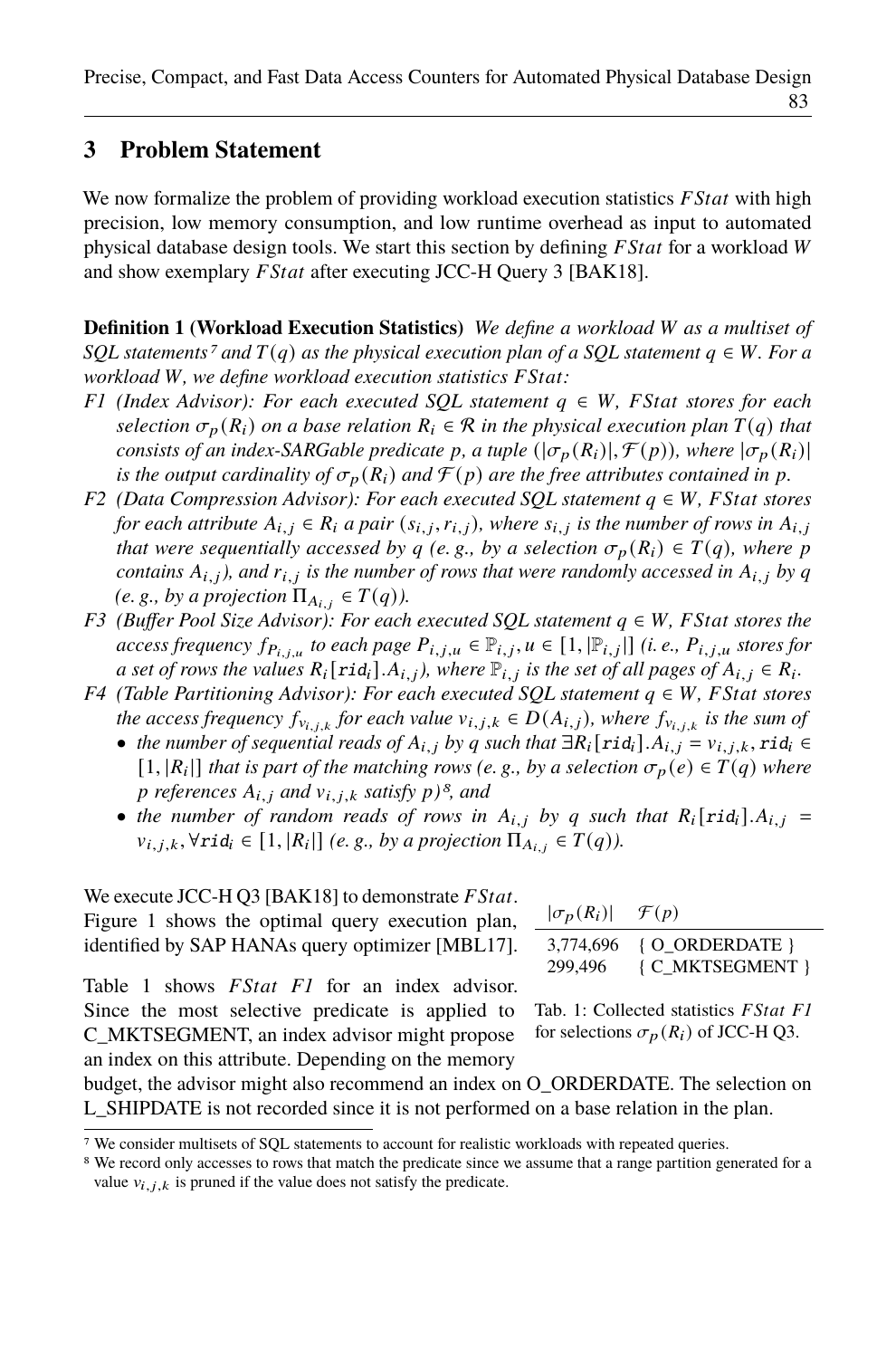<span id="page-5-0"></span>

Fig. 1: Optimal query execution plan for JCC-H Q3, identified by SAP HANAs query optimizer.

<span id="page-5-1"></span>

| $A_{i,j}$<br>$s_{i,j}$    | $r_{i,j}$ |
|---------------------------|-----------|
| C CUSTKEY<br>0            | 299,496   |
| C MKTSEGMENT<br>1,500,000 |           |
| O ORDERKEY<br>0           | 1,015,311 |
| O CUSTKEY<br>0            | 3,774,696 |
| O ORDERDATE<br>15,000,000 | 377,432   |
| O SHIPPRIORITY<br>0       | 10        |
| L ORDERKEY<br>0           | 3,045,935 |
| L DISCOUNT<br>0           | 1,074,616 |
| L EXTENDEDPRICE<br>0      | 1.074.616 |
| <b>L SHIPDATE</b><br>0    | 3,045,935 |

Tab. 2: Collected statistics *F Stat [F2](#page-4-5)* about the number of rows that were sequentially  $(s_{i,j})$  and randomly  $(r_{i,j})$  read for each  $A_{i,j}$ .

Table [2](#page-5-1) shows *F Stat [F2](#page-4-5)* for a data compression advisor. Since C\_MKTSEGMENT exposes only sequential but no random reads, a data compression advisor might suggest compression. A data compression advisor might also propose compression of O\_ORDERDATE since the amount of data processed by sequential scans is reduced. However, random accesses would slow down the time of dereferencing individual row ids due to compression. Therefore, the data compression advisor needs to consider the trade-off between the gain of speeding up sequential reads and the loss of slowing down random accesses.

Figure [2](#page-6-1) shows for each 256KB page  $P_{i,j,u}$  (x-axis) of L\_EXTENDEDPRICE the access frequency  $f_{P_{i,j,u}}$  (y-axis), i.e., *FStat [F3](#page-4-6)*. Due to dictionary compression in SAP HANA [MBL17], pages contain either value-id array chunks (600 pages) or dictionary data (40 pages). Since only  $\approx 75\%$  of the value-id array pages are accessed, a buffer pool size advisor might propose reducing the buffer pool size such that all hot pages can still be held in DRAM.

Figure [3](#page-6-2) shows for each value  $v_{i,j,k}$  of the active domain of O\_ORDERDATE (x-axis) the access frequency  $f_{v_{i,j,k}}$  (y-axis), i.e., *FStat [F4](#page-4-7)*. A table partitioning advisor might propose a (hot) range-partition for data items with O\_ORDERDATE between 1993-01-29 and 1993-05-28 since only those values are accessed frequently. In contrast, data items with O\_ORDERDATE larger than 1993-05-28 have an access frequency of 0 and a corresponding (cold) table partition will be pruned by the predicate on O\_ORDERDATE.

**Problem 1** *The problem we consider is to provide workload execution statistics FStat*, *which are precise (i. e., as accurate as possible), compact (i. e., the memory footprint compared to the data set size should be as small as possible), and fast (i. e., the runtime overhead during workload execution should be as low as possible).*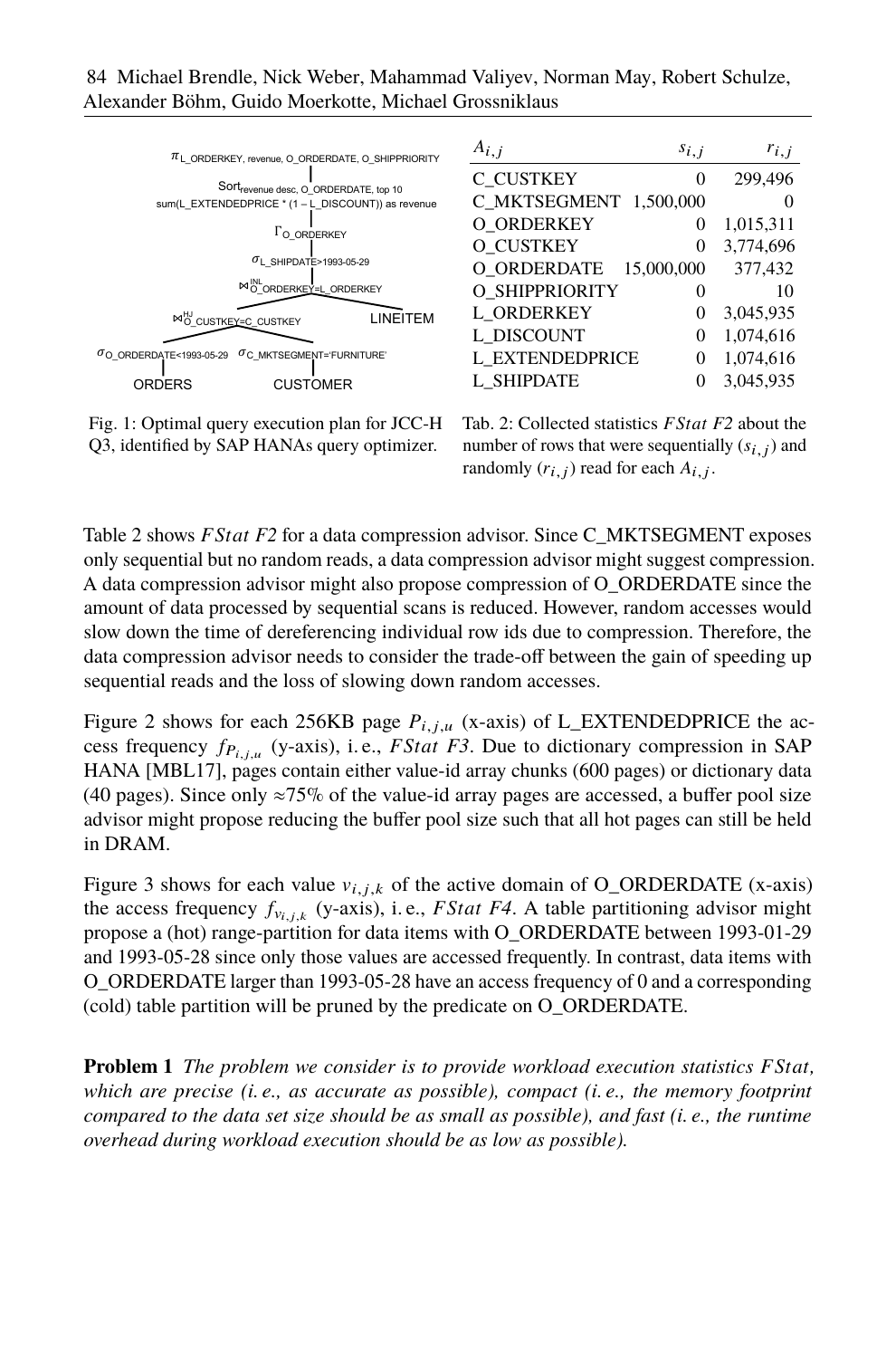<span id="page-6-1"></span>

<span id="page-6-2"></span>

Fig. 2: Collected statistics *FStat [F3](#page-4-6)* about the access frequency  $f_{P_{i,i,u}}$  of each page  $P_{i,j,u}$  of L\_EXTENDEDPRICE for JCC-H Q3.

Fig. 3: Collected statistics *FStat [F4](#page-4-7)* about the access frequency  $f_{v_{i,j,k}}$  of each value  $v_{i,j,k} \in D(O\_ORDERDATE)$  for JCC-H Q3.

### <span id="page-6-0"></span>**4 Related Work**

This section discusses and classifies related approaches of collecting workload execution statistics  $FStat$  with respect to the precision for use cases [F1](#page-4-3) to [F4,](#page-4-7) space efficiency, and runtime overhead. The considered approaches are summarized in Table [3.](#page-7-1)

The first type of workload execution statistics are **row-level data access counters**. Project Siberia [LLS13] analyzes log samples to estimate the access frequency of rows, and SAP ASE [Gu18] caches runtime access patterns of rows. In row stores, this approach yields precise access frequencies of pages [\(F3\)](#page-4-6). To also track access frequencies of active domain values precisely [\(F4\)](#page-4-7), separate counters per domain value and attribute are needed, which results in high memory consumption and runtime overhead. Furthermore, with row-level counting, it is unable to deduce the output cardinality of selections [\(F1\)](#page-4-3). Finally, the total number of rows that were accessed sequentially or randomly can only be tracked if separate counters of each access type exist [\(F2\)](#page-4-5).

Another class of workload execution statistics are **graphs**. In Schism [Cu10] and Clay [Se16], each row is represented as a node, and edges connect rows if accessed within the same transaction. The weight of an edge denotes the number of transactions that accessed both rows. Graphs are as precise as row-level data access counters. However, the memory and runtime overhead depends on the workload. If transactions touch only a few rows, an adjacency list results in low memory and runtime overhead. In contrast, if transactions touch many rows, both an adjacency list or a matrix result in high memory and runtime overhead.

To further improve the memory and runtime overhead, **block-level data access counters** were proposed. For example, X-Engine [Hu19] leverages access frequencies at extent level collected during workload execution, and HyPer [FKN12] uses for each virtual memory page flags of the CPU's MMU to identify cold pages. Block-level data access counters provide precise access frequencies of pages [\(F3\)](#page-4-6). The tracking accuracy for accesses to the active domain [\(F4\)](#page-4-7) depends heavily on the workload and falls short in the presence of heavy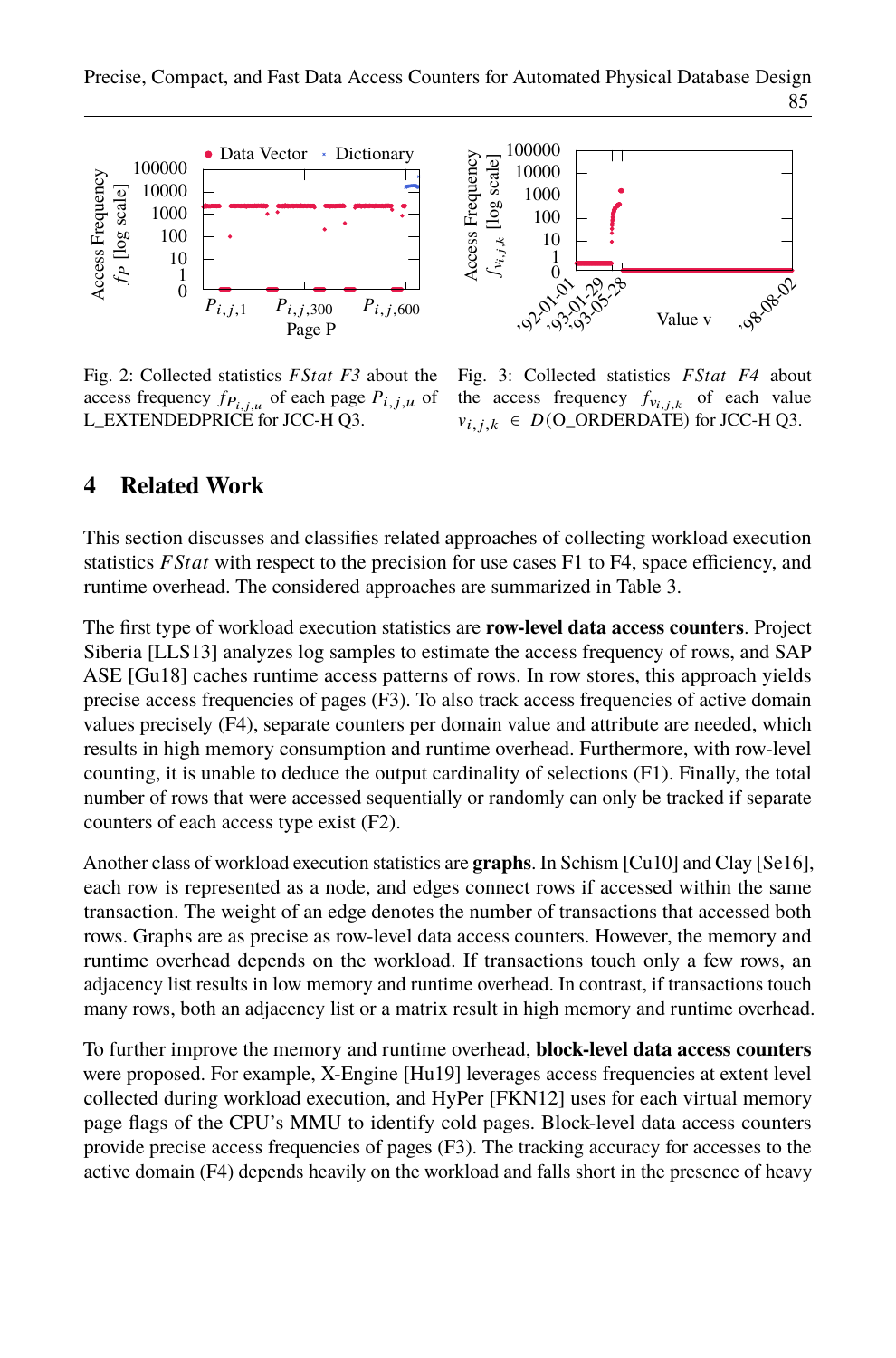<span id="page-7-1"></span>

| Approach for collecting workload execution statistics | Precise <i>FStat</i> |                |                                        |           | Compact                                  | Fast |
|-------------------------------------------------------|----------------------|----------------|----------------------------------------|-----------|------------------------------------------|------|
|                                                       | F1                   | F <sub>2</sub> | F3                                     | <i>F4</i> |                                          |      |
| Row-level data access counters [Gu18; LLS13]          |                      |                | $\checkmark$ $\checkmark$ $\checkmark$ |           |                                          |      |
| Graph representation [Cu10; Se16]                     |                      |                |                                        |           | $\checkmark$ $\checkmark$ $\checkmark$ . |      |
| Block-level data access counters [FKN12; Hu19]        |                      |                |                                        |           |                                          |      |
| SQL statements + What-if API [Ag04; Ra02]             |                      |                | $\bullet$                              |           |                                          | x    |
| Memory access tracing [No20]                          |                      | $\mathbf{x}$   | $\sqrt{2}$                             |           | X                                        |      |
| Our approach                                          |                      |                |                                        |           |                                          |      |

Alexander Böhm, Guido Moerkotte, Michael Grossniklaus 86 Michael Brendle, Nick Weber, Mahammad Valiyev, Norman May, Robert Schulze,

Tab. 3: Comparison between different approaches for collecting workload execution statistics *F Stat* as input to advisor tools with respect to their precision, space efficiency, and runtime overhead.

hitters. The total number of rows sequentially or randomly accessed is available if separate counters for each access type are maintained [\(F2\)](#page-4-5). The access granularity cannot be tracked as row-level access counters [\(F1\)](#page-4-3). While block-level access counters are compact, their runtime overhead depends on the workload. In the worst-case, all counters of all blocks accessed need to be incremented (e. g., during a full column scan).

A traditional approach of collecting workload execution statistics is to feed the workload's **SQL statements** into offline physical design advisors, which rely on the query optimizer's **what-if API** [Ag04; Ra02]. While the collected SQL statements are compact, the most significant drawback is that physical accesses to the data are not tracked. Thus, the approach fails to provide accurate statistics as it relies on estimates.

Instead of collecting workload execution statistics inside the database, **memory access tracing** [No20] uses the PEBS mechanism of Intel processors to trace memory accesses, which are mapped to the data to determine precise access frequencies of pages [\(F3\)](#page-4-6) and values of the active attribute domain [\(F4\)](#page-4-7). While only single memory accesses are traced, the access granularity  $(F1)$  and access type  $(F2)$  cannot be identified. Since memory traces are logged and analyzed offline, the memory and runtime overhead is high.

In sum, no approach collects precise, compact, and fast workload execution statistics  $FStat$ for a physical database design tool. In the next section, we show how existing approaches can be combined and for which advisor tools new data structures need to be designed.

# <span id="page-7-0"></span>**5 Data Access Counters**

We begin describing our approach by explaining how precise, compact, and fast workload execution statistics for an index advisor can be collected (Section [5.1\)](#page-8-0). Afterwards, we present data structures for a data compression advisor (Section [5.2\)](#page-9-0), a buffer pool size advisor (Section [5.3\)](#page-10-0), and a table partitioning advisor (Section [5.4\)](#page-11-0).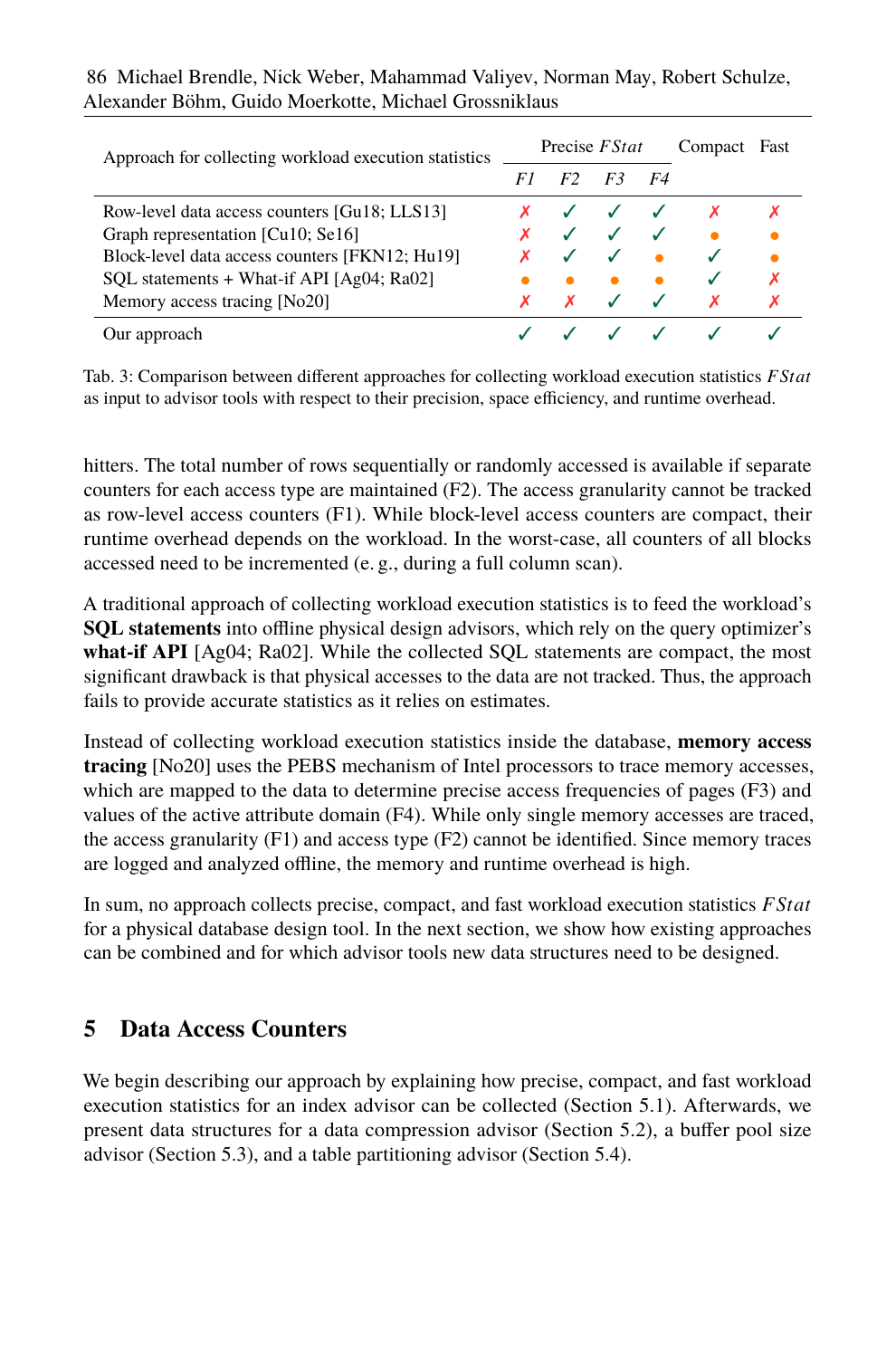#### <span id="page-8-0"></span>**5.1 Use Case 1: Index Advisor**

The most popular approaches of providing workload execution statistics for index advisors (*F Stat [F1](#page-4-3)*) consider SQL statements as input to the optimizer's what-if API. As a result, those approaches are limited in their performance due to what-if analysis and rely on the availability of precise cardinality estimates. To address these limitations, we track the actual output cardinalities of selections  $\sigma_p(R_i)$  at query execution time. Since tracking the exact output cardinalities  $|\sigma_p(R_i)|$  of all selections would consume too much memory, we introduce a threshold parameter  $\phi \in (0, 1]$  to capture only selections with an output cardinality less than  $\phi \cdot |R_i|$  since only selective predicates benefit from indexes [KAI17]. To reduce the memory overhead further, we group the actual output cardinalities into intervals  $[b^r, b^{r+1}), b \in \mathbb{R}_{>0}, 0 \le r \le \lceil log_b(\phi \cdot | R_i|) \rceil$  and instead only count the number of selections per interval. The estimated output cardinality for selections that are recorded to the interval  $[b^r, b^{r+1})$  is  $\sqrt{b^r \cdot b^{r+1}}$ . Hence, we determine an error (i. e., the ratio between the actual and recorded output cardinality) of  $\sqrt{b}$  for arbitrary complex predicates. In our experiments in Section [6,](#page-14-0) we set the interval base parameter  $b$  to 2, such that the actual and recorded output cardinalities differ at most by a factor of  $\sqrt{2}$ .

Since an index advisor may recommend multi-column indexes, we would need one set of intervals (i. e.,  $[b^r, b^{r+1}), b \in \mathbb{R}_{>0}, 0 \le r \le \lceil log_b(\phi \cdot | R_i|) \rceil$ ) per combination of free attributes per relation, i. e., in total,  $2^{m_i} - 1$  (=  $|\mathcal{P}(\mathcal{A}(R_i)) \setminus \{\}|$ ) set of intervals. As a result, the memory consumption of our approach using 32-bit counters for a relation  $R_i$  with  $m_i$  attributes would be  $(\lfloor log_b(\phi \cdot |R_i|) \rfloor + 1) \cdot (2^{m_i} - 1) \cdot 4$  bytes. To meet the memory requirements, we propose lazy counters, only created if (1) the corresponding combination of free attributes actually occurred in selection predicates and (2) the selectivity of this attribute combination is below  $\phi$ . We argue that this number of attribute combinations is significantly smaller than the number of all attribute combinations. For example, for LINEITEM with scale factor 10 (i. e., 16 attributes and 60,000,000 rows) and  $b = 2$ , counters for all combinations of free attributes constitute 0.32% of the data set size of LINEITEM in SAP HANA (1.90 GB), while our lazy counters constitute only 0.02% of the data set size.

Section [6](#page-14-0) demonstrates that our approach has a high precision as well as a low memory and runtime overhead. We summarize the presented data structure in the following:

#### <span id="page-8-1"></span>**Access Counter 1 (Index Advisor)**

*Physical Accesses: We consider each selection*  $\sigma_p(R_i)$  *consisting of an index-SARGable predicate, and its actual output cardinality*  $|\sigma_p(R_i)|$ *, collected during query execution. Lazy Counters: For a base*  $b \in \mathbb{R}$  *and a set of attributes*  $\mathbb{A}_{i,s} \in \mathcal{P}(\mathcal{A}(R_i))$ *, we create and*  $m$ aintain integer counters  $X_{i,s,0}^{idx}, \ldots, X_{i,s,r}^{idx}, \ldots, X_{i,s,[log_b(\phi \cdot | R_i|)]}^{idx}$  if there exists a selection

 $\sigma_p(R_i) \in T(q), q \in W$  such that  $\mathbb{A}_{i,s} \subseteq \mathcal{F}(p)$  and  $|\sigma_p(R_i)| < \phi \cdot |R_i|$ .

**Interval Counting:** A counter  $X_{i,s,r}^{idx}$  is incremented by 1 *for a selection*  $\sigma_p(R_i) \in T(q)$ ,  $q \in$  $W \underset{i,j}{if} |\sigma_p(R_i)| > 0$  and  $r = \lceil log_b(|\sigma_p(R_i)|) \rceil$  and  $|\sigma_p(R_i)| < \phi \cdot |R_i|$ . For  $|\sigma_p(R_i)| = 0$ ,  $X_{i,s,0}^{idx}$  is incremented by 1.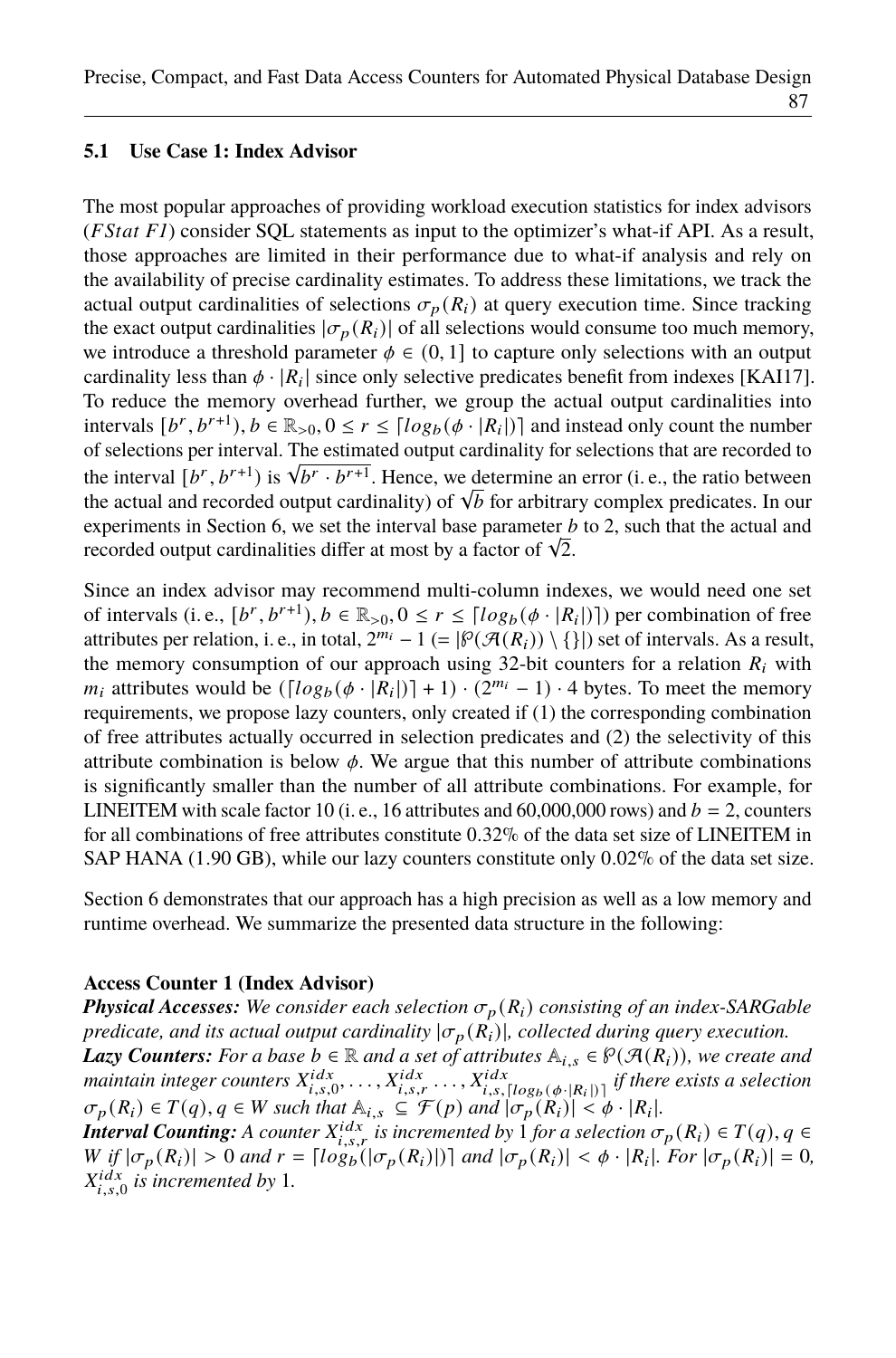Alexander Böhm, Guido Moerkotte, Michael Grossniklaus 88 Michael Brendle, Nick Weber, Mahammad Valiyev, Norman May, Robert Schulze,

<span id="page-9-1"></span>

Fig. 4: Illustration of our approach for collecting workload execution statistics for an index advisor.

Figure [4](#page-9-1) shows for five selections on ORDERS with scale factor 10 (15, 000, 000 rows) how the access counters with base  $b = 2$  are updated. We show the access counters for selection predicates containing attribute O\_ORDERDATE (left), and selection predicates containing O\_ORDERDATE and O\_ORDERPRIORITY (right). The first selection on O\_ORDERDATE matches 14, 673, 977 rows, and thus no counter is updated for  $\phi = 0.1$ . The counter  $X_{1,1,21}^{idx}$  is updated twice, by the second ([ $log_2(1, 142, 442)$ ] = 21) and the third selection ( $\lceil log_2(1, 142, 946) \rceil = 21$ ). The fourth selection updates the counter  $X_{1,2,9}^{idx}$  for the attribute set of O\_ORDERDATE and O\_SHIPPRIORITY as 298 rows match, and two attributes are referenced in the predicate.

As future work, we plan to collect for a join  $e \Join_{A_{\hat{i},\hat{j}}=A_{i,j}} R_i$ , where  $e$  is an expression (e.g.,  $\sigma_p(R_{\hat{i}})$ , the cardinality of expression *e* (i.e., |*e*|) for attribute  $A_{i,j}$  of relation  $R_i$ . The reason is that an index on an attribute  $A_{i,j}$  may improve the performance if  $|e|$  is small. Traversing the index on  $A_{i,j}$  is then faster than building a hash table on  $A_{i,j}$ .

#### <span id="page-9-0"></span>**5.2 Use Case 2: Data Compression Advisor**

<span id="page-9-2"></span>In Section [4,](#page-6-0) we have shown that existing approaches of collecting workload execution statistics for data compression advisors ( $FStat F2$  $FStat F2$ ) do not consider the type of access (i. e., sequential vs. random access). We propose to count both the number of rows accessed sequentially and randomly by the workload. Maintaining just two counters per attribute fulfills the space efficiency requirement. Section [6](#page-14-0) shows that our approach also achieves a low runtime overhead. Note that besides workload execution statistics, characteristics of the data (e. g., number of distinct values, value distribution, or whether the data is sorted) are also needed to propose an optimal compression layout (Use Case [2\)](#page-3-1) [Da19]. Moreover, these statistics are typically available in databases today with sufficient quality. However, workload execution statistics are essential in estimating the performance benefit, particularly for (business) critical queries. We summarize the presented access counter in the following: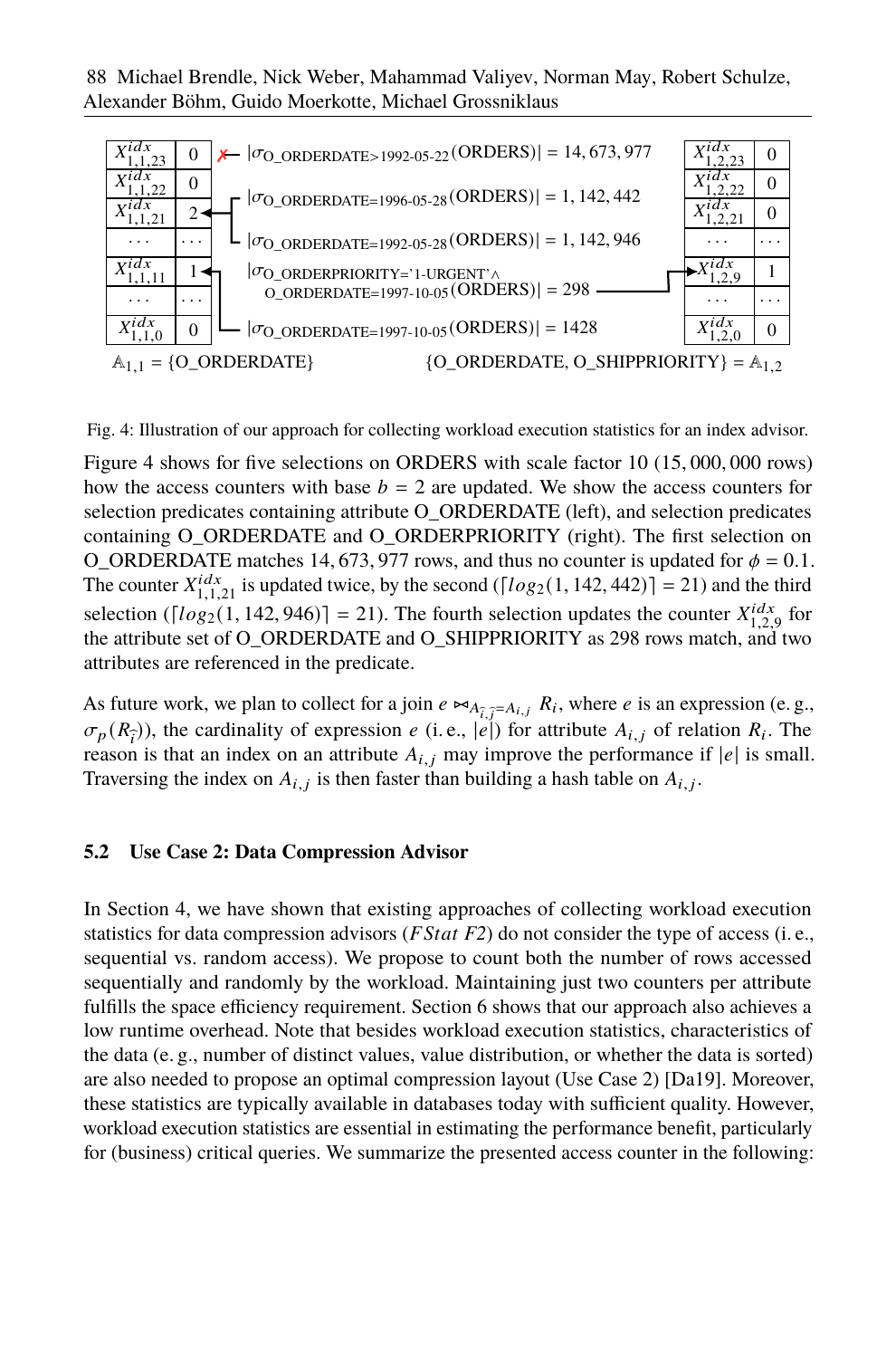#### **Access Counter 2 (Data Compression Advisor)**

**Physical Accesses:** We consider the physical data accesses during execution of workload W. *Access Type: For each attribute*  $A_{i,j} \in R_i$ , we create and maintain an integer counter  $X^s_{i,j}$ , which tracks the number of rows sequentially read, and an integer counter  $X_{i,j}^r$ , which tracks *the number of rows randomly accessed.*

<span id="page-10-1"></span>

| $A_{i,j}$         | $X_{i,j}^s$ | $X_{i,j}^r$ |                                                                      |
|-------------------|-------------|-------------|----------------------------------------------------------------------|
| C CUSTKEY         | 0           | 299,496     | $\pi$ <sub>L</sub> ORDERKEY, revenue, O ORDERDATE, O SHIPPRIORITY    |
| C MKTSEGMENT      | 1,500,000   | O           | Sort <sub>revenue</sub> desc, O_ORDERDATE, top 10                    |
| O ORDERKEY        | 0           | 1, 015, 311 | sum(L EXTENDEDPRICE * (1 - L DISCOUNT)) as revenue                   |
| O CUSTKEY         | 0           | 3,774,696   | $\Gamma$ O ORDERKEY                                                  |
| O ORDERDATE       | 15,000,000  | 377, 432    | $\sigma$ <sub>L</sub> SHIPDATE>1993-05-29                            |
| O SHIPPRIORITY    |             | 10          | MO ORDERKEY - L_ORDERKEY                                             |
| <b>L ORDERKEY</b> | 0           | 3, 045, 935 | <b>LINEITEM</b>                                                      |
| L DISCOUNT        | $\Omega$    | 1,074,616   | $M_O^H$ CUSTKEY=C_CUSTKEY                                            |
| L EXTENDEDPRICE   |             | 1,074,616   | $\sigma$ O ORDERDATE<1993-05-29<br>$\sigma$ C MKTSEGMENT='FURNITURE' |
| L SHIPDATE        | 0           | 3, 045, 935 | <b>ORDERS</b><br><b>CUSTOMER</b>                                     |

Fig. 5: Illustration of the data structure for collecting *FStat [F2](#page-4-5)* for a data compression advisor.

Figure [5](#page-10-1) shows for JCC-H Q3 how  $X_{i,j}^s$  and  $X_{i,j}^r$  are updated. Note that these statistics are actual values from the execution with SAP HANA. Data accesses by an operator in the plan and updating the corresponding counter are highlighted using a unique color. The selection on O\_ORDERDATE causes 15, 000, 000 sequential row accesses, while the join between ORDERS and CUSTOMER causes 299, 496 random row accesses to C\_CUSTKEY and 3, 774, 696 random accesses to O\_CUSTKEY (a customer has on average 10 orders). The projection on O\_SHIPPRIORITY generates 10 random row accesses due to the top-10 query.

#### <span id="page-10-0"></span>**5.3 Use Case 3: Buffer Pool Size Advisor**

Block-level data access counters provide precise access frequencies of pages if the block size equals the page size. However, keeping track of accesses that span multiple pages requires updating  $|\mathbb{P}_{i,j}|$ -many block counters. Instead of updating for each query the frequencies of all touched pages individually, we propose to update only the respective start and end page counters: If a query accesses the pages  $[P_{i,j,v}, P_{i,j,v}, P_{i,j,v}, P_{i,j,w} \in \mathbb{P}_{i,j}$ , the corresponding counter to page  $P_{i,j,v}$  is incremented, while the counter of page  $P_{i,j,w+1}$  is decremented since  $P_{i,j,w}$  is the last accessed page. This enables counter updates in constant time. Since we decrement the counter of the following page, in total  $|\mathbb{P}_{i,j} + 1|$  counters are needed to be able to decrement a counter for accesses to the last page  $P_{i,j, |\mathbb{P}_i|, j+1}$ . After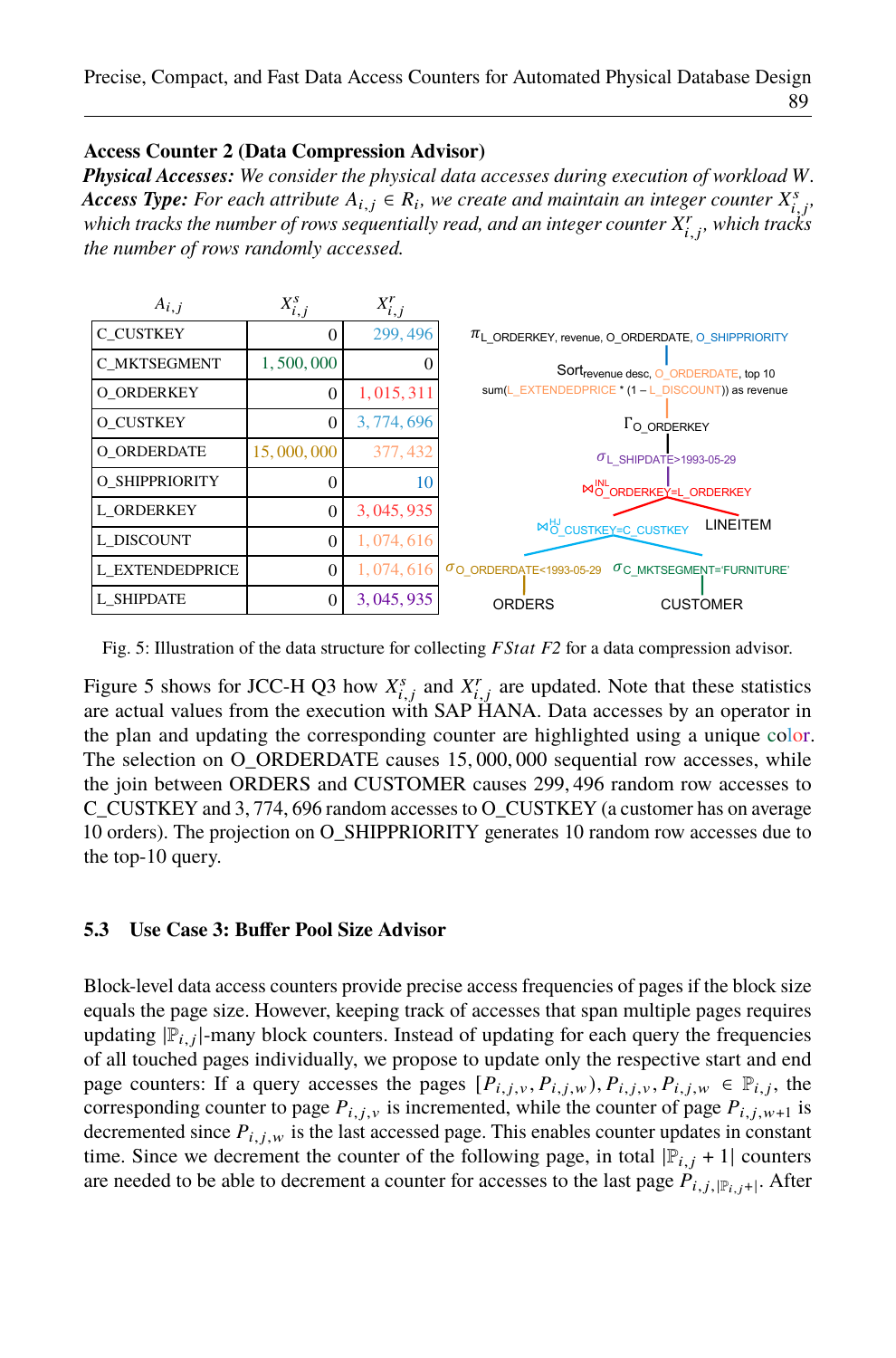statistics collection, the final page access frequencies are derived by calculating the prefix sum of the counters up to the target page. We argue that the statistics are considerably more often updated than read (e. g., after a sampling phase) and that we thus meet the runtime overhead requirements. Furthermore, the memory overhead is low because only a single 64-bit signed integer counter per page is stored. For example, in SAP HANA [Sh19] the memory footprint varies between  $0.2\%$  (64 bit/4 KB) and  $0.00005\%$  (64 bit/16 MB), depending on the page size. We present the data structure below:

### <span id="page-11-2"></span>**Access Counter 3 (Buffer Pool Size Advisor)**

**Physical Accesses:** We consider the physical data accesses by the workload W. *Start/End Block Counting: For each attribute*  $A_{i,j} \in R_i$ , we create and maintain integer counters  $X_{i,j,1}^P, \ldots, X_{i,j,\nu}^P, \ldots, X_{i,j,(\lvert \mathbb{P}_{i,j}+1 \rvert)}^P$ . For physical accesses to pages in the *range*  $[P_{i,j,v}, P_{i,j,w}$  [*, P<sub>i,j,v</sub>, P<sub>i,j,w</sub>*  $\in \mathbb{P}_{i,j}$ *, counter*  $X_{i,j,v}^P$  *is incremented by* 1*, and counter*  $X_{i,j,(w+1)}^P$  *is decremented by* 1*. The access frequency*  $f_{P_{i,j,u}}$  *for page*  $P_{i,j,u}$  *is defined as*  $f_{P_{i,j,u}} = \sum_{v=1}^{u} X_{i,j,v}^{P}$ *.* 

<span id="page-11-1"></span>

Fig. 6: Illustration of the data structure for collection *F Stat [F3](#page-4-6)* for a buffer pool size advisor.

Figure [6](#page-11-1) shows for a selection and a projection on O\_ORDERDATE how the page accesses are counted. The selection changes counter  $X_{i,j,1}^P$  by +1 and counter  $X_{i,j, (|\mathbb{P}_{i,j+1}|)}^P$  by -1, while the projection increments only the counter of the accessed page by  $+1$  and decrements the counter of the following page by −1. Note that for accesses to the last page, the counter  $X_{i,j,(\mathbb{P}_{i,j+1}|)}^P$  is decremented. We compute the prefix sum of the counters up to the target page to obtain the access frequencies of individual pages, e.g., page  $P_{i,j,2}$  has an access frequency of 2 (=  $X_{i,j,1}^P + X_{i,j,2}^P$ ).

### <span id="page-11-0"></span>**5.4 Use Case 4: Table Partitioning Advisor**

A naïve approach of tracking the access frequencies of values in the active attribute domain (*FStat [F4](#page-4-7)*) is to group values into value ranges and to increment a value range counter by one whenever a value or sub-range of the value range is read. With the counter representing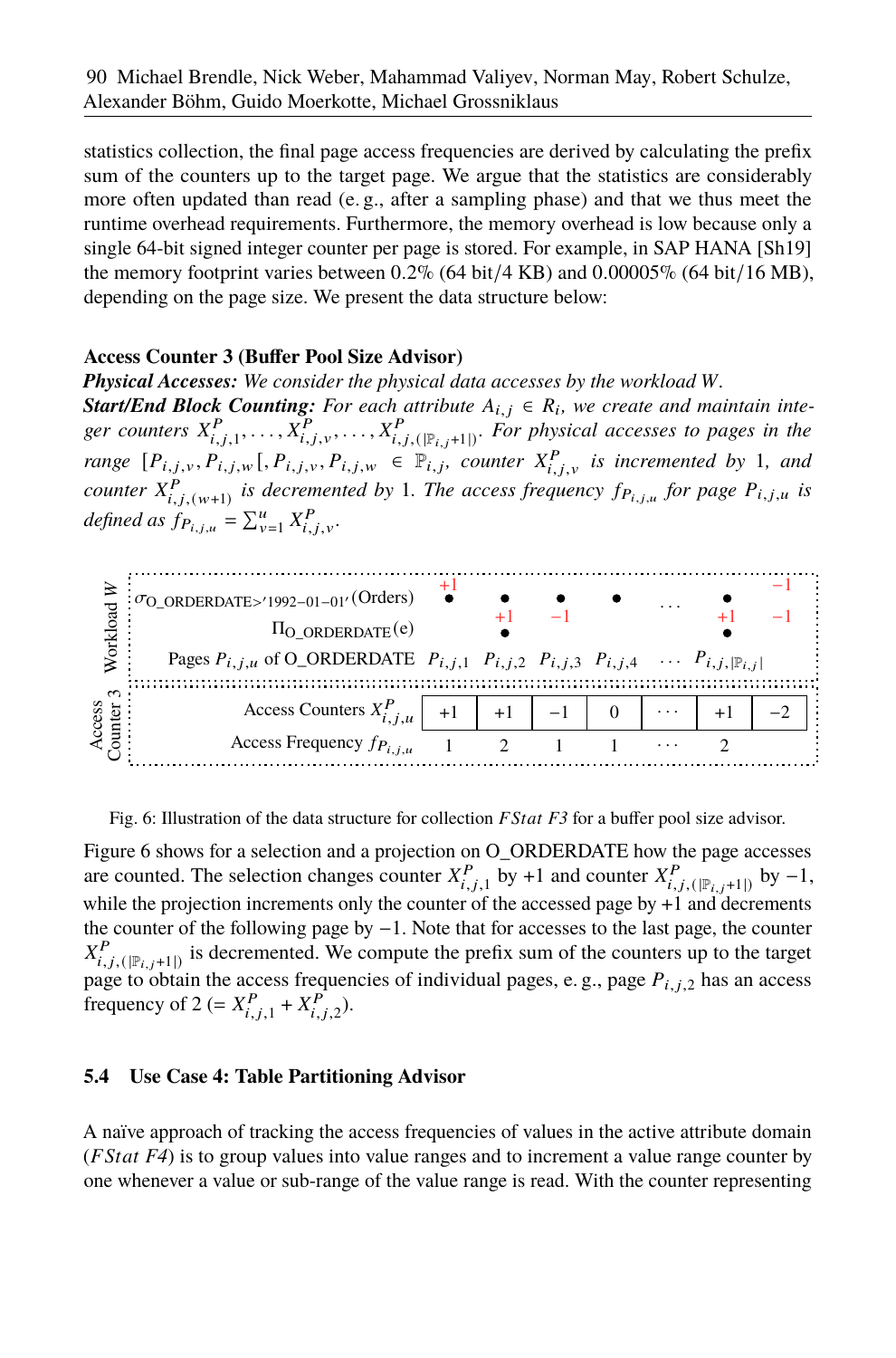the access frequency of each value in the range, frequencies are overestimated substantially. Instead, we propose to count the number of actually accessed values. A single random read would increase the counter by one, whereas a full column scan would increment the counter by the number of values in the range (i. e., the block size). The access frequency of a value is then obtained by dividing the value range counter by the block size. The calculated access frequencies are nevertheless prone to skewed access patterns. More specifically, access frequencies of heavy hitters are underestimated, whereas frequencies of rarely accessed values (i. e., the long tail) are overestimated.

To improve precision in such situations, we propose to employ the space-saving algorithm and its stream-summary data structure  $[MAE05]$  in order to monitor the top- $h$  most frequently accessed values of a value range. However, depending on  $h$ , not all values stored in the stream-summary are true heavy hitters. To identify actual heavy hitters from the values stored in the stream-summary, we additionally consider each values' value range counter. Since the stream-summary substantially overestimates access frequencies of rarely accessed values, we argue that the estimated frequency of a heavy hitter must not be significantly larger than its corresponding value range counter. Since the stream-summary also tends to overestimate heavy hitters, we tolerate a slightly larger estimated access frequency. Therefore, we introduce a tolerance parameter  $\lambda$ , such that the estimated access frequency of the stream-summary is only considered if its estimate is at most  $\lambda$ -times larger than its corresponding value range counter.

To calculate the access frequency of a value, we first check if the corresponding value range contains heavy hitters. If this is the case, we subtract their accumulated access count from the value range counter. The estimated access frequency of values from the long tail is given by the remaining block count divided by the number of values from the long tail in the value range. The estimated access frequency of heavy hitters is simply taken from the stream-summary.

Our approach can be tuned to fulfill the space requirement by configuring the block size and the number of heavy hitter candidates tracked by the stream-summary data structure. We show in Section [6](#page-14-0) that our approach also achieves high precision while having a low runtime overhead. The presented data structure is summarized in the following:

### <span id="page-12-0"></span>**Access Counter 4 (Table Partitioning Advisor)**

*Block Counting: For each attribute*  $A_{i,j} \in R_i$ , we create counters  $X_{i,j,0}^{val}, \ldots, X_{i,j,b}^{val}, \ldots$ ,  $X_{i,j,\lfloor d_{i,j}/b_{i,j}\rfloor}^{val}$ , where the block size  $b_{i,j}$  is the number of values grouped into a block.

*Stream-summary: For each attribute*  $A_{i,j} \in R_i$ , we create a stream-summary data struc*ture* 𝑆𝑆<sup>ℎ</sup> 𝑖, 𝑗 *such that* <sup>𝐷</sup>(𝑆𝑆<sup>ℎ</sup> 𝑖, 𝑗) *is the domain of the monitored top-*ℎ *most frequently accessed values. For a value*  $v_{i,j,k}$ , the estimated access frequency is given by  $SS_{i,j}^{h}(v_{i,j,k})$  if  $v_{i,j,k} \in D(SS_{i,j}^h)$ , otherwise 0.

**Physical Accesses:** We consider the physical data accesses during execution of workload W. For a sequential read on  $A_{i,j}$ ,  $X_{i,j,b}^{val}$  is incremented by the number of values that fall into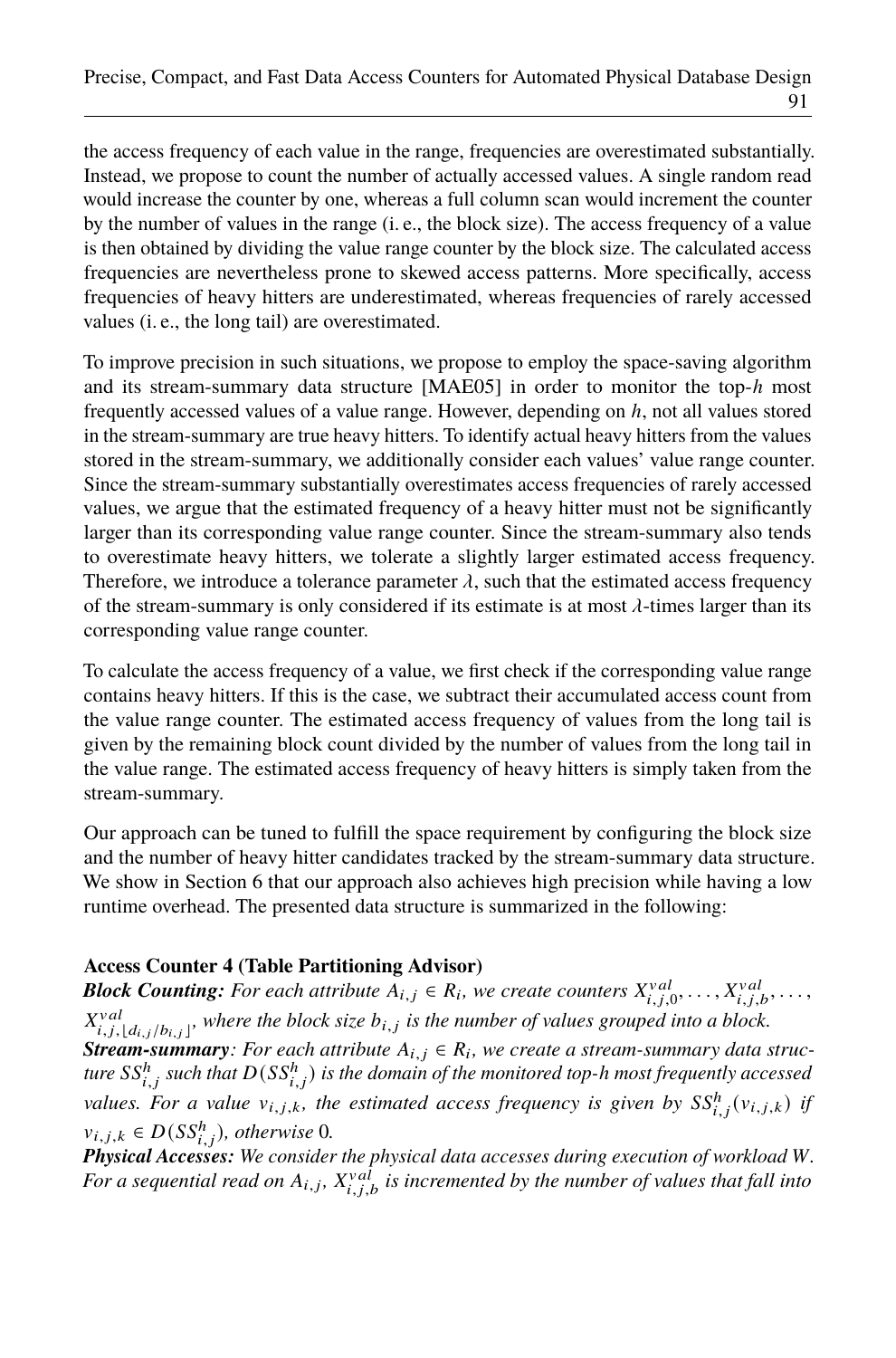the given block and have at least one matching row. The values are also inserted into  $\mathcal{S}_{i,j}^h$ . *For a random read*  $R_i$  [ $rid_i$ ]. $A_{i,j} = v_{i,j,k}$ ,  $rid_i \in [1, |R_i|]$ ,  $X_{i,j,[k/b_{i,j}]}^{val}$  is incremented by 1, and the value is inserted into  $\mathrm{SS}^h_{i,j}$ .

*Access Frequency: The estimated access frequency*  $\widehat{f}_{v_{i,j,k}}$  *is calculated as follows:* 

$$
\widehat{f}_{v_{i,j,k}} = \begin{cases}\nSS_{i,j}^h(v_{i,j,k}) & \text{if isHH}(v_{i,j,k}) \\
\left[\left(X_{i,j,\lfloor k/b_{i,j}\rfloor}^{val} - \textit{numHHAccesses}\right) / (b_{i,j} - \textit{numHH})\right] & \text{otherwise,} \n\end{cases}
$$

where is 
$$
HH(v_{i,j,k}) = \begin{cases} 1 & \text{if } v_{i,j,k} \in D(SS_{i,j}^h) \land SS_{i,j}^h(v_{i,j,k}) \leq \lambda \cdot X_{i,j,\lfloor k/b_{i,j} \rfloor}^{val} \\ 0 & \text{otherwise.} \end{cases}
$$
  
\n
$$
numHH = \sum_{k'= \lfloor k/b_{i,j} \rfloor}^{[k/b_{i,j}] \cdot b_{i,j}-1} \text{isHH}(v_{i,j,k'})
$$
  
\n
$$
numHHAccesses = \sum_{k'= \lfloor k/b_{i,j} \rfloor}^{[k/b_{i,j}] \cdot b_{i,j}-1} \text{isHH}(v_{i,j,k'}) \cdot SS_{i,j}^h(v_{i,j,k'}).
$$

<span id="page-13-0"></span>

Fig. 7: Illustration of the data structure for collection *F Stat [F4](#page-4-7)* for a partitioning advisor.

Figure [7](#page-13-0) shows for a selection and a join of attribute O\_ORDERKEY how the access frequencies of values are estimated based on the block counter and the stream-summary. For example, the value 35 stored in the stream-summary is a heavy hitter as 6 is not larger than  $\lambda \cdot X_{i,j,2}^{val}$  with  $\lambda = 1.2$ . Therefore, the counter  $X_{i,j,2}^{val}$  is decremented by 6, which results in an estimated access frequency of 1 for the values from the long tail, i. e., 33, 34, and 36. In contrast, value 6 is not classified as a heavy hitter as the estimated access frequency 4 is more than  $\lambda$ -times larger than  $X_{i,i}^{\nu,l}$  $j_{i,j,1}^{\nu,\ell}$  with  $\lambda = 1.2$ .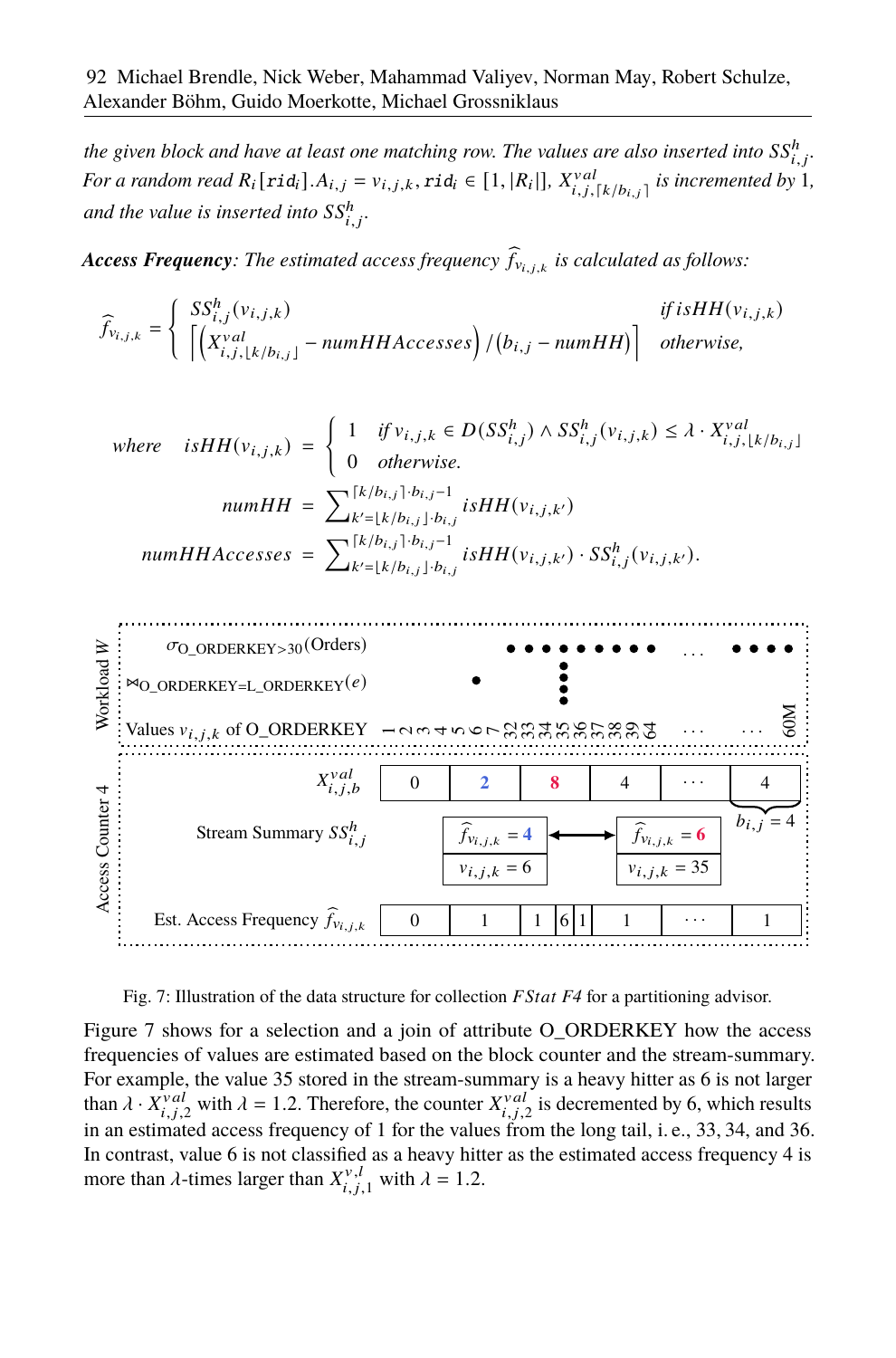# <span id="page-14-0"></span>**6 Experimental Evaluation**

We evaluate the presented access counters with respect to their precision, space efficiency, and runtime overhead using real-world and synthetic benchmarks for an index advisor (Section [6.1\)](#page-14-1), a data compression advisor (Section [6.2\)](#page-15-0), a buffer pool size advisor (Section [6.3\)](#page-16-0), and a table partitioning advisor (Section [6.4\)](#page-16-1). We implemented our access counters prototypically in SAP HANA [MBL17]. First, we discuss the experimental setup.

Our test system is equipped with an Intel Xeon E7-8870 v4 CPU (4 sockets) and 1 TB DRAM. Secondary storage is provided by a RAID controller of 8 disks of type HGST HUC101812CSS204 HDD with 10k rpm and a SAS 12 Gbit/s interface.

The first workload is the synthetic TPC-H benchmark [TP18] with scale factor 10, consisting of 22 templated queries. To create a challenging environment for our access counters, we consider as second workload the JCC-H benchmark [BAK18] (scale factor 10), which extends TPC-H with data and query skew. For example, special shopping events such as Black Friday are reflected by corresponding spikes in O\_ORDERDATE. To cover the experiments in an acceptable time, we excluded queries Q9, Q16, Q20, and Q21 for JCC-H since parameter combinations led to query execution times larger than five minutes due to the data and query skew. Our third workload is the Join Order Benchmark (JOB) [Le15]. JOB consists of 33 different query templates (113 different queries in total) and uses real-world data from IMDb with data skew and correlations that aggravate estimation errors.

For the evaluation, we randomly generated for each benchmark a workload of 200 queries. The following table shows how often each templated query occurs in each workload:

|      | Ouery ID 1 2 3 4 5 6 7 8 9 10 11 12 13 14 15 16 17 18 19 20 21 22 23 24 25 26 27 28 29 30 31 32 33 |  |
|------|----------------------------------------------------------------------------------------------------|--|
|      | TPC-H 8 11 11 5 14 16 9 5 8 11 5 11 10 7 12 4 8 8 10 9 9 9                                         |  |
|      | $ICC-H$ 11.15.7 14.19.9.9.12 - 7.14.10.12.8.9 - 9.14.10 - -11                                      |  |
| JOB. | 5 6 4 4 7 11 4 5 5 3 6 2 9 4 6 11 12 16 17 7 4 9 5 5 5 7 3 8 5 3 5 7 10                            |  |

#### <span id="page-14-1"></span>**6.1 Use Case 1: Index Advisor**

We start by evaluating Access Counter [1](#page-8-1) for collecting workload execution statistics for an index advisor. Since we group actual output cardinalities into intervals  $[b^r, b^{r+1})$  and count only the number of selections per interval, we calculate the precision of our approach by dividing the estimated output cardinality (i. e.,  $\sqrt{b^r \cdot b^{r+1}}$ ) by its actual output cardinality:  $\varphi_{idx} = |\widehat{\sigma_p(R_i)}|/|\sigma_p(R_i)|$ . In our experiments, we set the interval base parameter *b* to 2. Hence, the actual and recorded output cardinalities differ at most by a factor of  $\sqrt{2}$ .

Figure [8](#page-15-1) shows for six attributes  $\mathbb{A}_{i,s} \subseteq \mathcal{F}(p), \forall \sigma_p(R_i) \in T(q), \forall q \in W$  of each benchmark the precision  $\varphi_{i,dx}$ , i. e., the ratio of estimated and actual output cardinalities. Overestimation is shown on the top, underestimation at the bottom. Each boxplot shows the 0.00, 0.25, 0.5,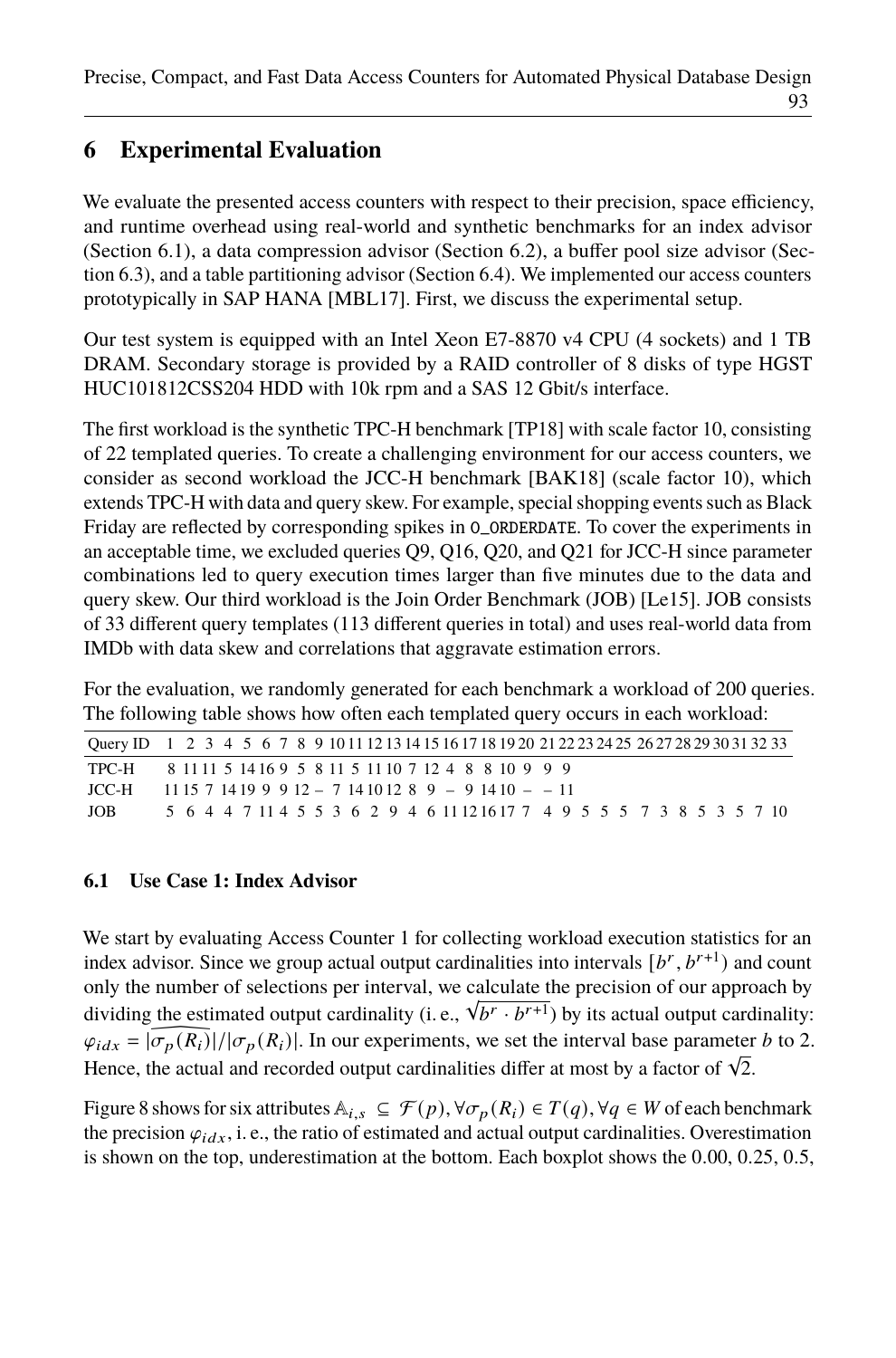0.75, and 1.00 percentiles. We observe for all attributes and all benchmarks that  $\varphi_{i,dx}$  of all selections is at most  $\sqrt{2}$  in accordance with our choice of *b*.

<span id="page-15-1"></span>

<span id="page-15-2"></span>Fig. 8: Precision of our approach for collecting workload execution statistics for an index advisor.

|                           |          | Precise Counting |         |                            | Our Approach               |                            |
|---------------------------|----------|------------------|---------|----------------------------|----------------------------|----------------------------|
| Workload                  | TPC-H    | <b>JCC-H</b>     | JOB     | TPC-H                      | <b>JCC-H</b>               | JOB                        |
| Precision $\varphi_{idx}$ | 1.0      | 1.0              | 1.0     | $\langle \sqrt{2} \rangle$ | $\langle \sqrt{2} \rangle$ | $\langle \sqrt{2} \rangle$ |
| Memory Overhead           | $10.6\%$ | $10.6\%$         | $8.4\%$ | $< 0.1\%$                  | $< 0.1\%$                  | $< 0.1\%$                  |
| <b>Runtime Overhead</b>   | $1.4\%$  | $1.5\%$          | $1.6\%$ | $1.7\%$                    | $2.6\%$                    | $3.1\%$                    |

Tab. 4: Precision, space efficiency, and runtime overhead compared to precise counters.

Table [4](#page-15-2) shows the results with respect to precision, space efficiency, and runtime overhead of precise counting (i. e., one counter per output cardinality) and our approach (i. e., lazy counters and interval counting). While precise counting achieves perfect precision, its memory overhead varies between 8.4% and 10.6% and is thus substantial. Our approach instead still attains reasonably accurate estimates, differing at most by a factor of  $\sqrt{2}$ . The memory overhead is also negligible due to lazy counting in combination with intervals. Both approaches yield a low runtime overhead since only the actual output cardinalities of selections are tracked. We conclude that our access counters are precise, compact, and fast.

#### <span id="page-15-0"></span>**6.2 Use Case 2: Data Compression Advisor**

We now evaluate Access Counter [2](#page-9-2) for collecting workload execution statistics for a data compression advisor. Table [5](#page-15-3) shows the results with respect to precision, space efficiency, and runtime overhead. Our approach is 100% precise since, for each attribute, the exact number of rows accessed sequentially

| Workload                | TPC-H     | JCC-H           | JOB       |
|-------------------------|-----------|-----------------|-----------|
| Precision               |           | $100\%$ precise |           |
| Memory Overhead         | $< 0.1\%$ | $< 0.1\%$       | $< 0.1\%$ |
| <b>Runtime Overhead</b> | $4.7\%$   | $8.3\%$         | $9.1\%$   |

<span id="page-15-3"></span>Tab. 5: Precision, space efficiency, and runtime overhead for our access counters of a data compression advisor.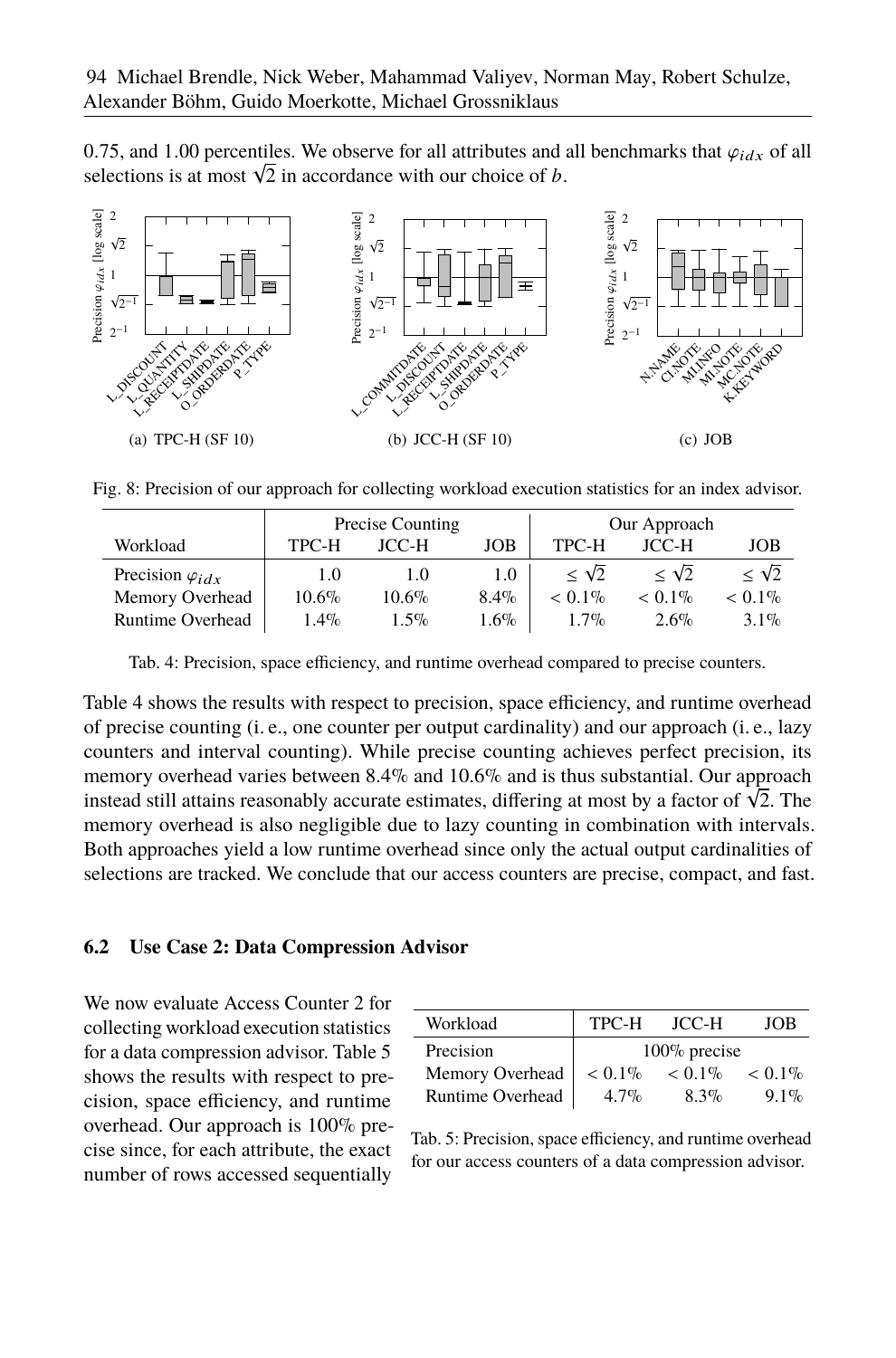and randomly by the workload is counted. Maintaining just two 64-bit integer counters per attribute is also space-efficient. For example, for the Join Order Benchmark with 108 attributes in 21 relations, the total memory consumption is only 1.73 KB (=  $108 \cdot 16$  bytes). Compared to the data set size in SAP HANA (2.28 GB), this represents only 0.00008%. As the runtime overhead is also low (between  $4.7\%$  and  $9.1\%$ ), we conclude that our access counters for a data compression advisor are precise, compact, and fast.

### <span id="page-16-0"></span>**6.3 Use Case 3: Buffer Pool Size Advisor**

In the third experiment, we evaluate Access Counter [3](#page-11-2) for collecting workload execution statistics for a buffer pool size advisor. Table [6](#page-16-2) shows the results with respect to the precision, space efficiency, and runtime overhead of naïve block-level counting (i. e., updating the frequencies of all touched pages) and our approach (i. e., updating only the frequencies of start and end pages). Both approaches are 100% precise since, for each memory page, all physical accesses are tracked. Compared to the data set size, the memory overhead is at most 0.2% compared to the tables data size, given the smallest page size of 4 KB in SAP HANA  $(64 \text{ bit}/4 \text{ KB})$  [Sh<sub>19</sub>]. We use one signed 64-bit integer counter per page as counters may become negative. The runtime overhead of naïve block-level counting varies between 8.3% and 21.8%. Our approach results only in a runtime overhead between 5.2% and 13.5%, as updates to the counter are done in constant time for queries that span multiple pages. We conclude that our access counters are precise, compact, and fast.

<span id="page-16-2"></span>

|                         |           | Naïve Block-Level Counting |             |             | Our Approach    |              |
|-------------------------|-----------|----------------------------|-------------|-------------|-----------------|--------------|
| Workload                | TPC-H     | JCC-H                      | JOB         | TPC-H       | JCC-H           | JOB          |
| Precision               |           | $100\%$ precise            |             |             | $100\%$ precise |              |
| Memory Overhead         | $< 0.2\%$ | $~< 0.2\%$                 | ${}< 0.2\%$ | ${}< 0.2\%$ | ${}< 0.2\%$     | ${}_{0.2\%}$ |
| <b>Runtime Overhead</b> | $8.3\%$   | $13.1\%$                   | $21.8\%$    | $5.2\%$     | $9.2\%$         | $13.5\%$     |

Tab. 6: Precision, space efficiency, and runtime overhead compared to naïve block access counters.

#### <span id="page-16-1"></span>**6.4 Use Case 4: Table Partitioning Advisor**

Finally, we evaluate Access Counter [4](#page-12-0) for collecting workload execution statistics for a table partitioning advisor. To fulfill the space efficiency requirement, we limit the access counters' memory footprint to 1% compared to the column size (encoded column and dictionary). For example, for O\_ORDERDATE (23 MB, 2406 distinct values), we create one counter per domain value, while for O\_ORDERKEY (105MB, 15,000,000 distinct values), domain values are grouped into ranges of 115 values each. We also maintain a stream-summary for attributes with a block size larger than one to track the top-100 most frequently accessed values. Finally, we set  $\lambda = 1.2$ , i.e., a value is classified as heavy hitter if its access frequency estimated by the stream-summary is at most  $1.2 \times$  larger than its value range counter. We experimentally evaluated  $\lambda = 1.2$  as a good choice. To calculate the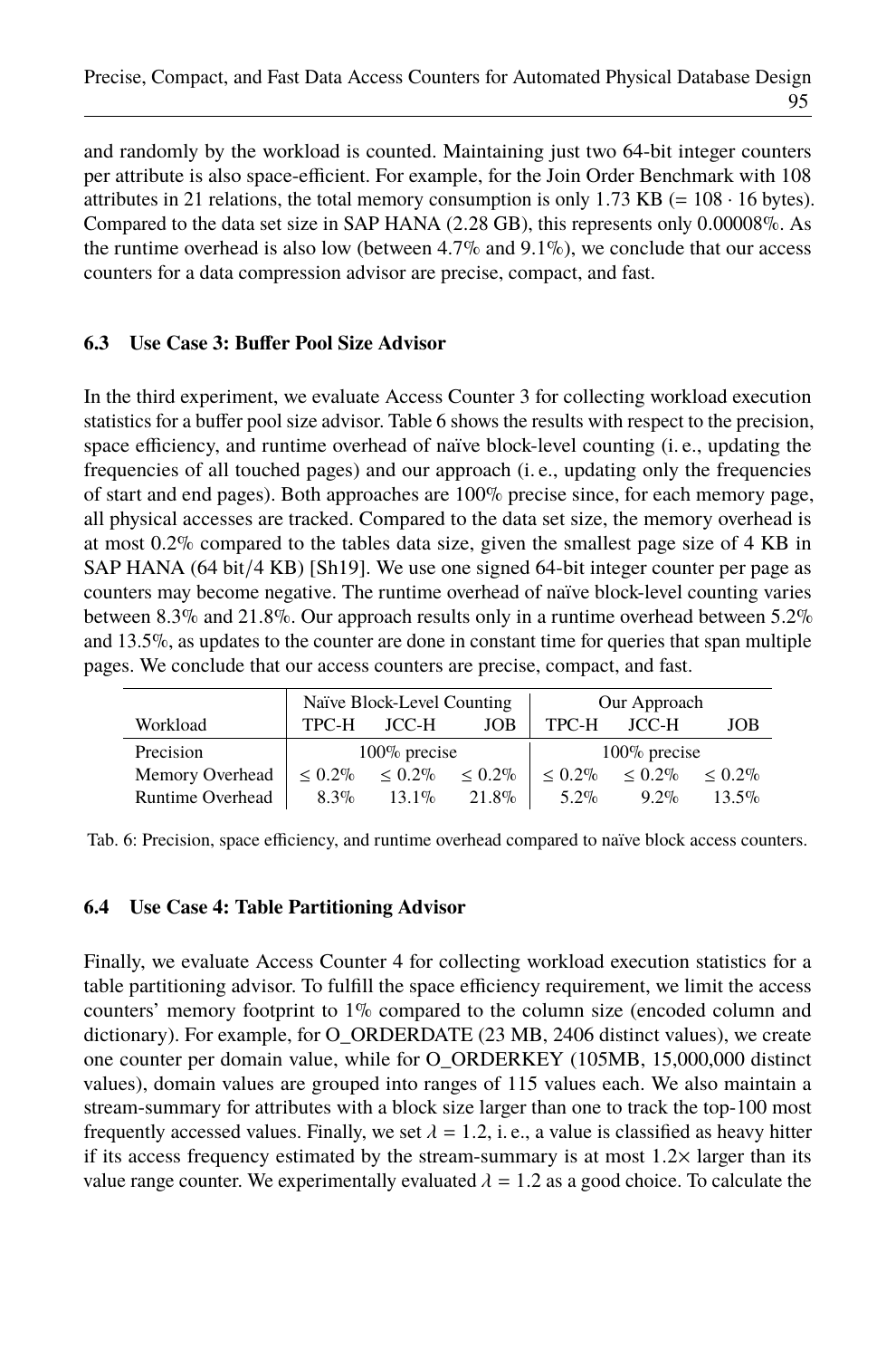precision of a value  $\varphi_{i,j,k}$ , we divide the estimated access frequency by the actual access frequency, i. e.,  $\varphi_{i,j,k} = \widehat{f}_{v_{i,j,k}}/f_{v_{i,j,k}}$ .

In the JCC-H benchmark, 29 of 61 attributes yield a block size larger than one, i. e., cannot grant 100% precision within a memory budget of 1% of the column size. Figure [9](#page-17-0) shows the precision  $\varphi_{i,j,k}$  of three approaches and six representative attributes with a block size larger than one. Overestimation is shown on the top, underestimation at the bottom. The boxplot displays the 0.0001, 0.25, 0.5, 0.75, and 0.9999 percentiles. Outliers are highlighted as dots above or below the boxplot.

<span id="page-17-1"></span><span id="page-17-0"></span>

<span id="page-17-3"></span><span id="page-17-2"></span>Fig. 9: Precision of our approach (with and without the stream-summary data structure) compared to naïve block-level access counters for a table partitioning advisor, executing the JCC-H benchmark.

Figure [9\(a\)](#page-17-1) shows the precision of naïve block-level counters, i. e., the block counter is incremented by one whenever a value or sub-range of the block is read. The results confirm the statement in Section [5.4](#page-11-0) that access frequencies are overestimated substantially.

Figure [9\(b\)](#page-17-2) shows the precision of our approach that counts the number of actually accessed block values, while the access frequency of a value is obtained by dividing the total number of accessed values by the block size. We observe that our approach dramatically improves precision by several orders of magnitude, most of the estimates are within a bound of factor 2. However, for all six attributes, heavy hitters are underestimated, and rarely accessed values are overestimated (shown on the top and bottom of Figure [9\(b\)\)](#page-17-2).

Figure [9\(c\)](#page-17-3) shows the precision obtained by adding a stream-summary to identify heavy hitters. To emphasize the difference with and without the stream-summary, we mark these values in Figure [9\(b\)](#page-17-2) in red, which are estimated correctly in Figure [9\(c\).](#page-17-3) For example, the heavy hitters of L\_ORDERKEY (shown in red at the bottom in Figure [9\(b\)\)](#page-17-2) are estimated precisely in Figure [9\(c\).](#page-17-3) Accordingly, rarely accessed values of the corresponding block are overestimated without the stream-summary (shown at the top of Figure [9\(b\)\)](#page-17-2) but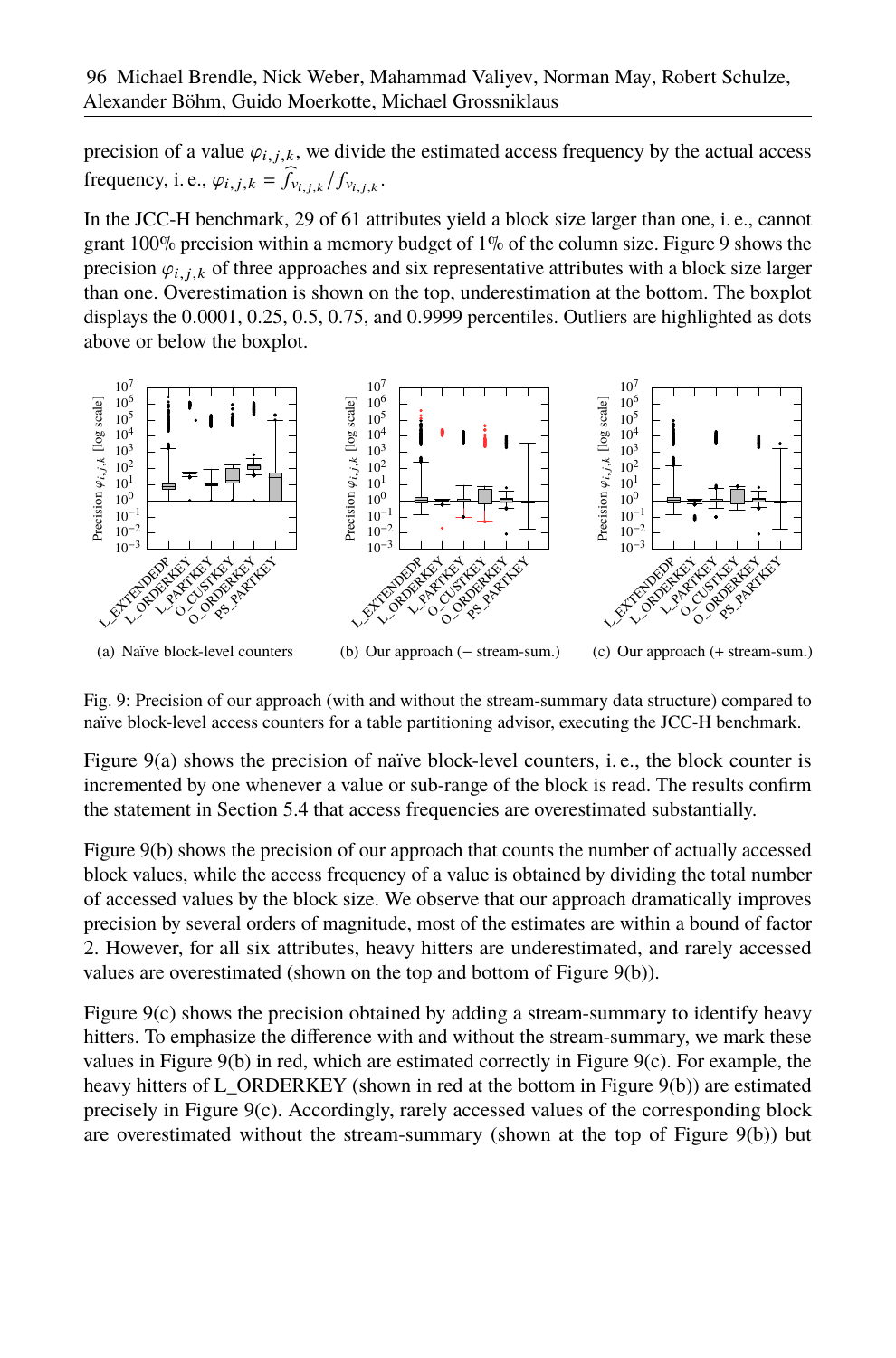estimated precisely with the stream-summary. We observe similar results for O\_CUSTKEY, L\_PARTKEY, and L\_EXTENDEDPRICE.

We omit measurements of the precision for the TPC-H benchmark since the results are very similar compared to the JCC-H benchmark by ignoring the heavy hitters.

In the Join Order Benchmark, 47 of 108 attributes yield a block size larger than one. Figure [10](#page-18-0) shows the precision  $\varphi_{i,j,k}$  for six representative attributes. We again observe that naïve block-level counters overestimate access frequencies substantially (Figure [10\(a\)\)](#page-18-1), while our approach improves the precision by 1-2 orders of magnitude (Figure [10\(b\)\)](#page-18-2). However, we do not observe substantial improvement by adding a stream-summary like for the JCC-H benchmark (Figure [10\(c\)\)](#page-18-3). The reason is that the JCC-H benchmark exhibits heavy hitters by design, while the Join Order Benchmark exposes only limited data and query skew.

<span id="page-18-1"></span><span id="page-18-0"></span>

<span id="page-18-3"></span><span id="page-18-2"></span>Fig. 10: Precision of our approach (with and without the stream-summary data structure) compared to naïve block-level access counters for a table partitioning advisor, executing the Join Order Benchmark.

Table [7](#page-18-4) shows the space efficiency and runtime overhead of row-level access counters, naïve block-level access counters, and our approach, with and without the stream-summary data structure. While row-level data access counters are 100% precise, their memory overhead is high, and the runtime overhead is also notable. In contrast, naïve block-level access counters and our approach (without stream-summary) use a fixed memory budget of  $1\%$  and achieve

<span id="page-18-4"></span>

|                                                                                                       |                           |                                                 | Block-Level Counters $\&$ |                                                |  | Our approach |  |
|-------------------------------------------------------------------------------------------------------|---------------------------|-------------------------------------------------|---------------------------|------------------------------------------------|--|--------------|--|
|                                                                                                       | <b>Row-Level Counters</b> |                                                 |                           | Our approach $(-s.s.)$ $(+)$ + stream summary) |  |              |  |
| Workload                                                                                              |                           | TPC-H JCC-H JOB TPC-H JCC-H JOB TPC-H JCC-H JOB |                           |                                                |  |              |  |
| Memory Overhead 10.80% 10.82% 20.53% $\leq 1\% \leq 1\% \leq 1\% \leq 1\% \leq 1\% \leq 1\% \leq 1\%$ |                           |                                                 |                           |                                                |  |              |  |
| Runtime Overhead   3.9% 14.7% 15.6%   2.1% 9.7% 9.6%   13.8% 22.7% 23.6%                              |                           |                                                 |                           |                                                |  |              |  |

Tab. 7: Memory and runtime overhead for our approach compared to row and block-level counters.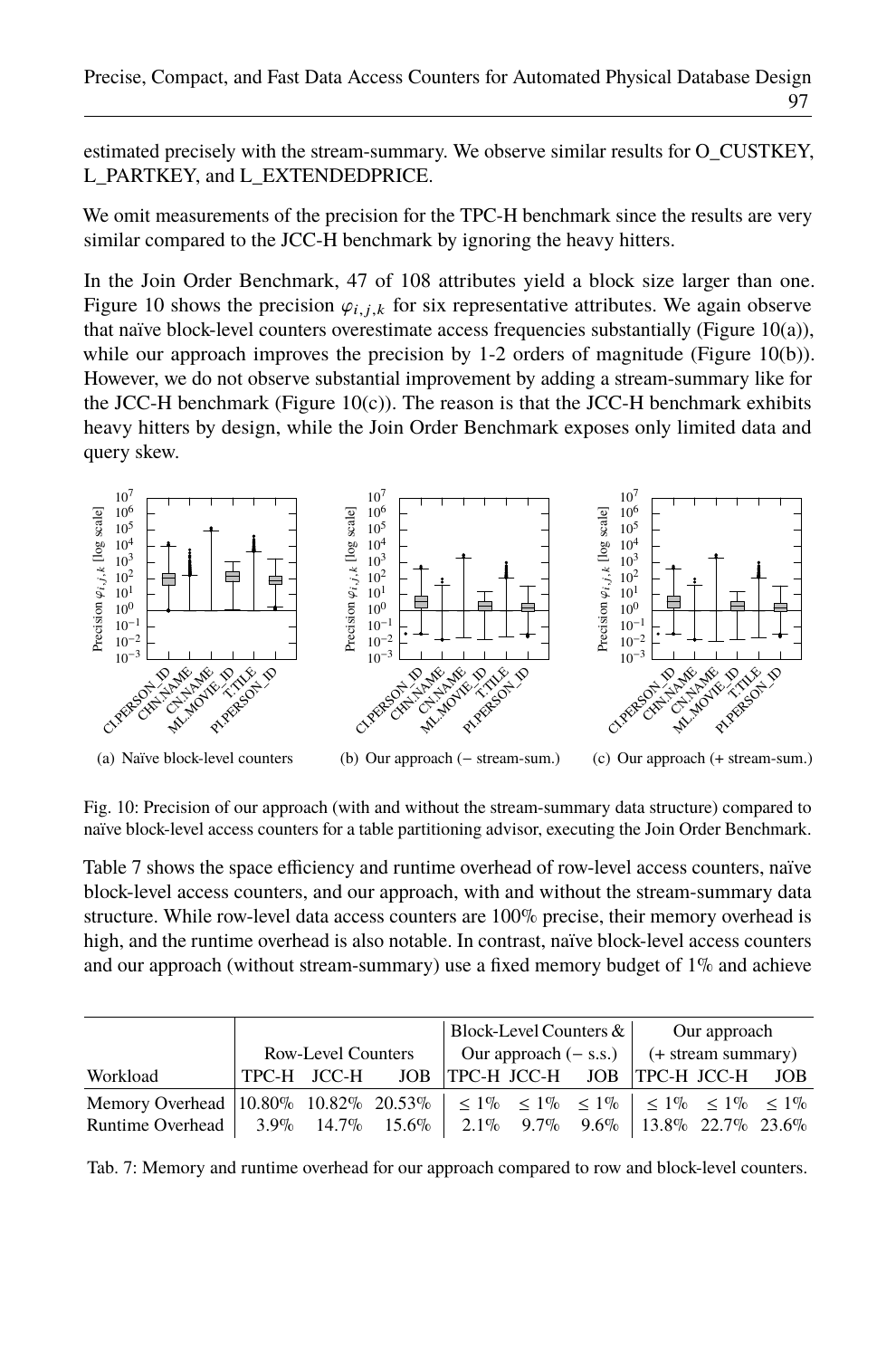low runtime overhead. However, naïve block-level access counters are imprecise, while our approach achieves precise estimates (Figures [9](#page-17-0) and [10\)](#page-18-0). Adding the stream-summary data structure further improves the precision (Figure [9\)](#page-17-0) at the cost of increasing the runtime overhead. Therefore, we argue that our approach (without the stream-summary) is preferred if the runtime overhead is critical. Otherwise, the stream-summary data structure may be added to improve the precision with low memory overhead.

# **7 Conclusion**

We presented data structures that solve the problem of providing workload execution statistics with high precision, low memory consumption, and low runtime overhead to automated physical database design tools. Since no approach in the literature collects precise, compact, and fast workload execution statistics for an advisor tool, we presented how existing approaches can be combined and for which advisors new data structures have to be designed. Our evaluation showed that our data access counters outperform related work to provide precise, compact, and fast workload execution statistics for an index advisor, a data compression advisor, a buffer pool size advisor, and a table partitioning advisor using real-world and synthetic benchmarks.

# **References**

| [ABI19] | Athanassoulis, M.; Bøgh, K. S.; Idreos, S.: Optimal Column Layout for Hybrid<br>Workloads. Proc. VLDB Endow. 12/13, pp. 2393-2407, Sept. 2019.                                                                                                                                                                |
|---------|---------------------------------------------------------------------------------------------------------------------------------------------------------------------------------------------------------------------------------------------------------------------------------------------------------------|
| [Ag04]  | Agrawal, S.; Chaudhuri, S.; Kollar, L.; Marathe, A.; Narasayya, V.; Syamala, M.:<br>Database Tuning Advisor for Microsoft SQL Server 2005. In: Proceedings of<br>the Thirtieth International Conference on Very Large Data Bases. VLDB '04,<br>VLDB Endow., pp. 1110-1121, 2004.                              |
| [BAK18] | Boncz, P.; Anatiotis, A.-C.; Kläbe, S.: JCC-H: Adding Join Crossing Corre-<br>lations with Skew to TPC-H. In (Nambiar, R.; Poess, M., eds.): Performance<br>Evaluation and Benchmarking for the Analytics Era. Springer International<br>Publishing, Cham, Switzerland, pp. 103–119, 2018.                    |
| [Cu10]  | Curino, C.; Jones, E.; Zhang, Y.; Madden, S.: Schism: A Workload-Driven<br>Approach to Database Replication and Partitioning. Proc. VLDB Endow. 3/1–2,<br>pp. 48–57, Sept. 2010.                                                                                                                              |
| [Da16]  | Das, S.; Li, F.; Narasayya, V.R.; König, A.C.: Automated Demand-Driven<br>Resource Scaling in Relational Database-as-a-Service. In: Proceedings of<br>the 2016 International Conference on Management of Data. SIGMOD '16,<br>Association for Computing Machinery, New York, NY, USA, pp. 1923-1934,<br>2016. |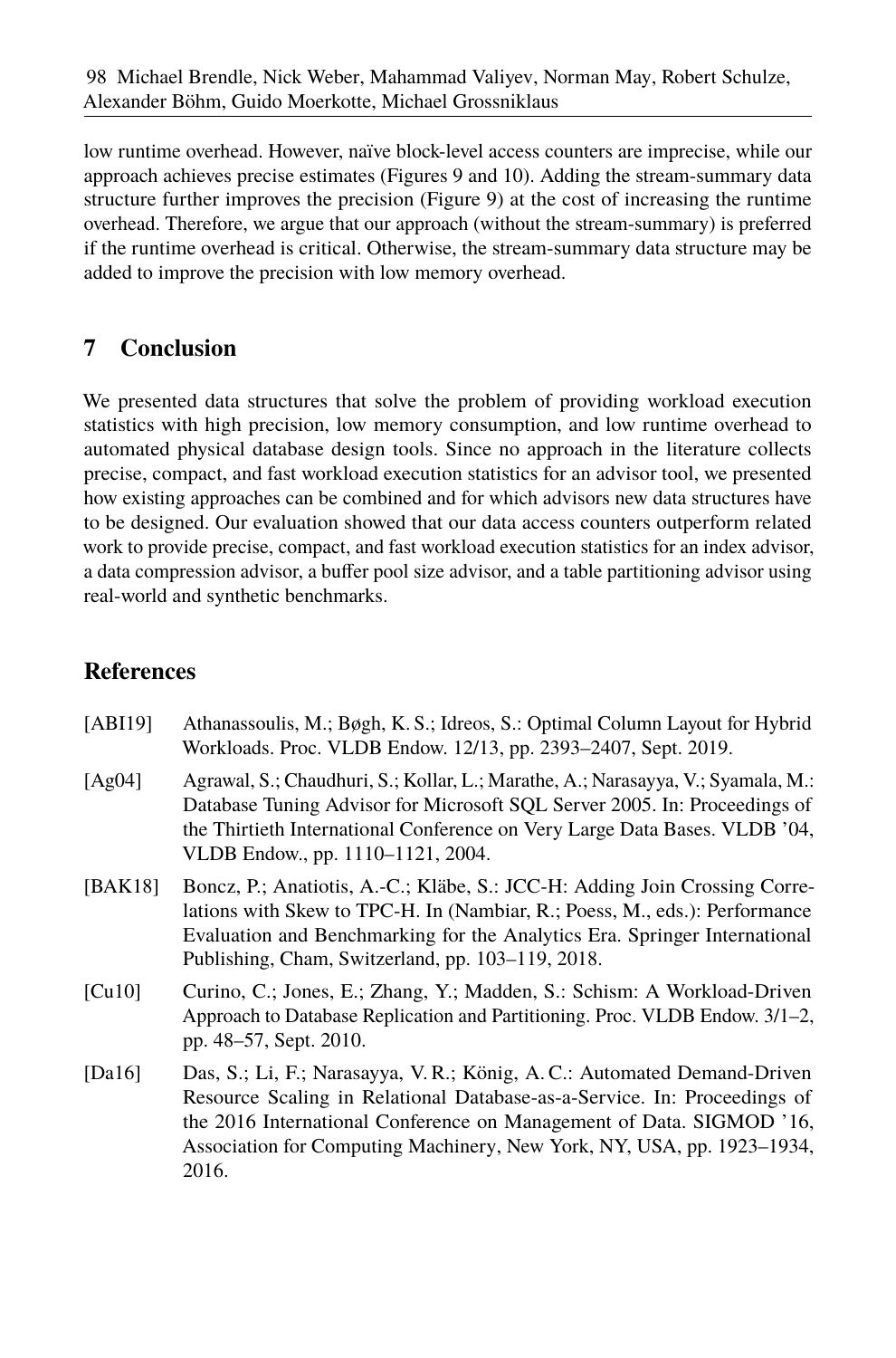| [Da19] | Damme, P.; Ungethüm, A.; Hildebrandt, J.; Habich, D.; Lehner, W.: From a    |
|--------|-----------------------------------------------------------------------------|
|        | Comprehensive Experimental Survey to a Cost-Based Selection Strategy for    |
|        | Lightweight Integer Compression Algorithms. ACM Trans. Database Syst. 44/3. |
|        | June 2019.                                                                  |

- [FKN12] Funke, F.; Kemper, A.; Neumann, T.: Compacting Transactional Data in Hybrid OLTP & OLAP Databases. Proc. VLDB Endow. 5/11, pp. 1424–1435, July 2012.
- [Gu18] Gurajada, A.; Gala, D.; Zhou, F.; Pathak, A.; Ma, Z.-F.: BTrim: Hybrid in-Memory Database Architecture for Extreme Transaction Processing in VLDBs. Proc. VLDB Endow. 11/12, pp. 1889–1901, Aug. 2018.
- [Hu19] Huang, G.; Cheng, X.; Wang, J.; Wang, Y.; He, D.; Zhang, T.; Li, F.; Wang, S.; Cao, W.; Li, Q.: X-Engine: An Optimized Storage Engine for Large-Scale E-Commerce Transaction Processing. In: Proceedings of the 2019 International Conference on Management of Data. SIGMOD '19, Association for Computing Machinery, New York, NY, USA, pp. 651–665, 2019.
- [KAI17] Kester, M. S.; Athanassoulis, M.; Idreos, S.: Access Path Selection in Main-Memory Optimized Data Systems: Should I Scan or Should I Probe? In: Proceedings of the 2017 ACM International Conference on Management of Data. SIGMOD '17, Association for Computing Machinery, New York, NY, USA, pp. 715–730, 2017.
- [Ko20] Kossmann, J.; Halfpap, S.; Jankrift, M.; Schlosser, R.: Magic Mirror in My Hand, Which is the Best in the Land? An Experimental Evaluation of Index Selection Algorithms. Proc. VLDB Endow. 13/12, pp. 2382–2395, July 2020.
- [Le10] Lemke, C.; Sattler, K.-U.; Faerber, F.; Zeier, A.: Speeding Up Queries in Column Stores. In (Bach Pedersen, T.; Mohania, M. K.; Tjoa, A. M., eds.): Data Warehousing and Knowledge Discovery. Springer Berlin Heidelberg, Berlin, Heidelberg, pp. 117–129, 2010.
- [Le15] Leis, V.; Gubichev, A.; Mirchev, A.; Boncz, P.; Kemper, A.; Neumann, T.: How Good Are Query Optimizers, Really? Proc. VLDB Endow. 9/3, pp. 204–215, Nov. 2015.
- [LLS13] Levandoski, J. J.; Larson, P.-Å.; Stoica, R.: Identifying hot and cold data in main-memory databases. In: 2013 IEEE 29th International Conference on Data Engineering (ICDE). ICDE '13, IEEE, pp. 26–37, 2013.
- [Lu19] Lu, J.; Chen, Y.; Herodotou, H.; Babu, S.: Speedup Your Analytics: Automatic Parameter Tuning for Databases and Big Data Systems. Proc. VLDB Endow. 12/12, pp. 1970–1973, Aug. 2019.
- [MAE05] Metwally, A.; Agrawal, D.; El Abbadi, A.: Efficient Computation of Frequent and Top-k Elements in Data Streams. In (Eiter, T.; Libkin, L., eds.): Database Theory - ICDT 2005. Springer Berlin Heidelberg, Berlin, Heidelberg, pp. 398– 412, 2005.